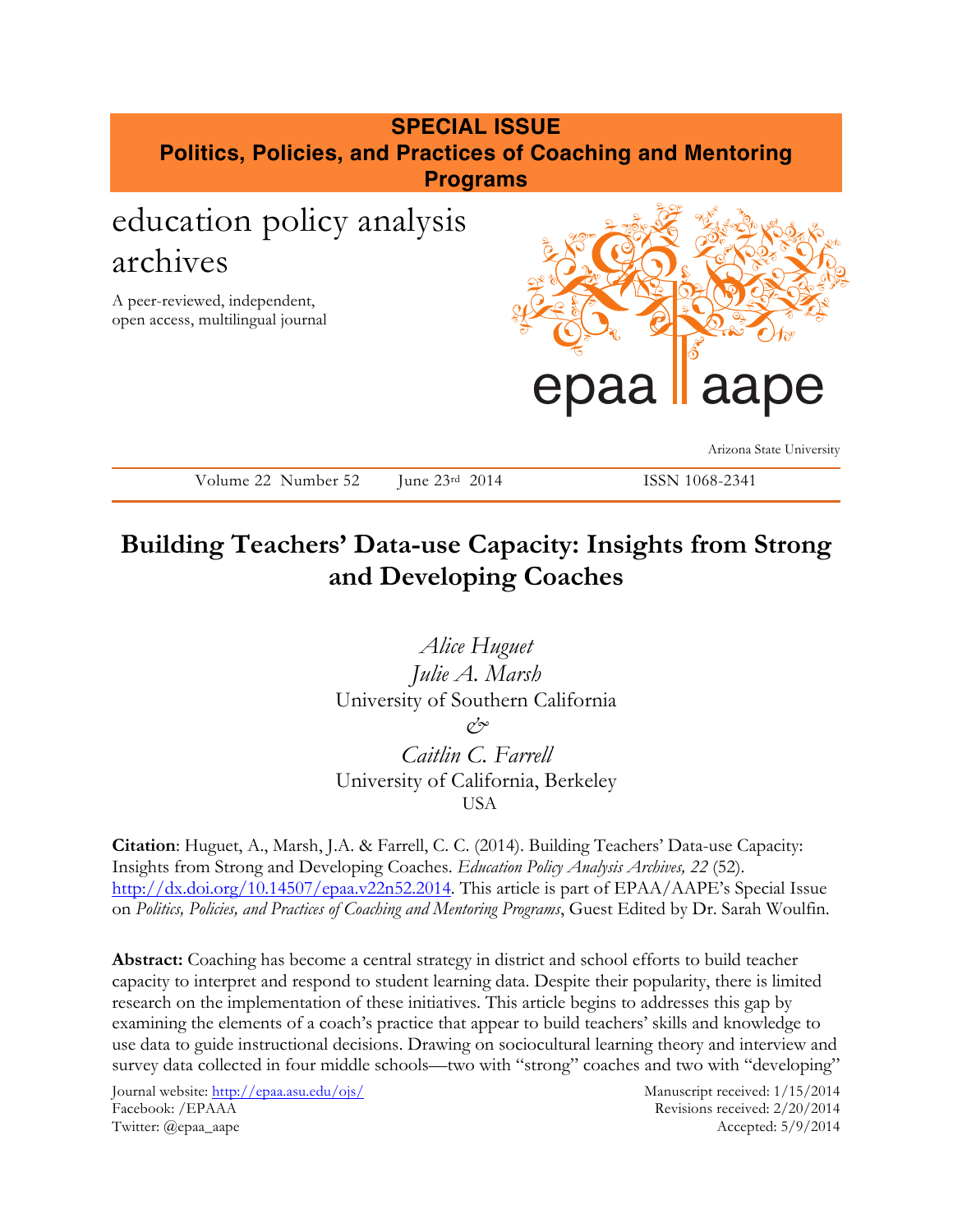coaches—we find that coaching to build data-use capacity appears to rely less on the official title or model (i.e., data coach vs. instructional coach) and more on the diversity of coach practices as well as content area and interpersonal expertise. Further, administrators play an important role in shaping the work of a coach through their mediation of political dynamics in a school. The article concludes with implications for coaching practice, as well as suggestions to guide future research and theory development.

**Keywords:** Data coach; instructional coach; data use; data-driven decision making; politics; school context; principal-coach relationship; teacher-coach relationship

#### **Construcción de la capacidad de los profesores para el uso de datos: Reflexiones de entrenadores "fuertes" y "en desarrollo"**

**Resumen:** El coaching/entrenamiento se ha convertido en una estrategia central en escuelas y distritos para aumentar la capacidad de los docentes para interpretar y responder a los datos de aprendizaje de los estudiantes. A pesar de su popularidad, no hay muchos estudios sobre la utilización de estas iniciativas. Este artículo comienza a atender esta brecha mediante el examen de los elementos que componen la práctica de un entrenador para desarrollar habilidades y conocimientos de los profesores para utilizar datos para orientar las decisiones de instrucción. Sobre la base de la teoría del aprendizaje sociocultural y entrevista y encuestas realizadas en cuatro escuelas medias y dos con los entrenadores "fuertes" y dos en "desarrollo" -nos encontramos con que el coaching para desarrollar la capacidad de utilización de datos parece depender menos el título oficial o modelo (es decir, el entrenador de datos vs entrenador de instrucción) y más en la diversidad de las prácticas, así como el área de contenido y experiencia interpersonal. Además, los administradores tienen un papel importante en la configuración del trabajo de un entrenador a través de su mediación de la dinámica política en una escuela. El artículo concluye con implicaciones para la práctica de coaching, así como sugerencias para guiar la investigación futura y el desarrollo de la teoría.

**Palabras clave**: entrenador de datos; entrenador de instrucción; uso de datos, toma de decisiones basada en datos; política; contexto escolar; relación director-entrenador; relación profesorentrenador

#### **A capacitação dos professores para utilizar os dados: Reflexões dos treinadores "fortes" e "em desenvolvimento"**

**Resumo:** O treinamento/coaching tornou-se uma estratégia central nas escolas e distritos escolars para aumentar a capacidade dos professores para interpretar e responder aos dados da aprendizagem dos alunos. Apesar de sua popularidade, há poucos estudos sobre o uso dessas iniciativas. Este artigo começa a abordar esta lacuna através da análise dos elementos da prática de treinadores para desenvolver habilidades e conhecimentos dos professores para utilizar os dados para orientar as decisões de instrução. Com base na teoria da aprendizagem sociocultural e entrevistas e pesquisas em quatro escolas de ensino médio e dois treinadores "fortes" e dois "em desenvolvimento" achamos que o coaching para desenvolver a capacidade de usar os dados parece depender menos no título oficial ou modelo (ou seja, o treinador de dados vs. Treinador de instrução) e mais na diversidade de práticas e áreas de conteúdos e experiência interpessoal. Além disso, os administradores têm um papel importante na definição do trabalho de um treinador através da mediação da dinâmica política em uma escola. O artigo conclui com implicações para a prática do coaching, bem como sugestões para orientar a pesquisa e a teoria futuro desenvolvimento.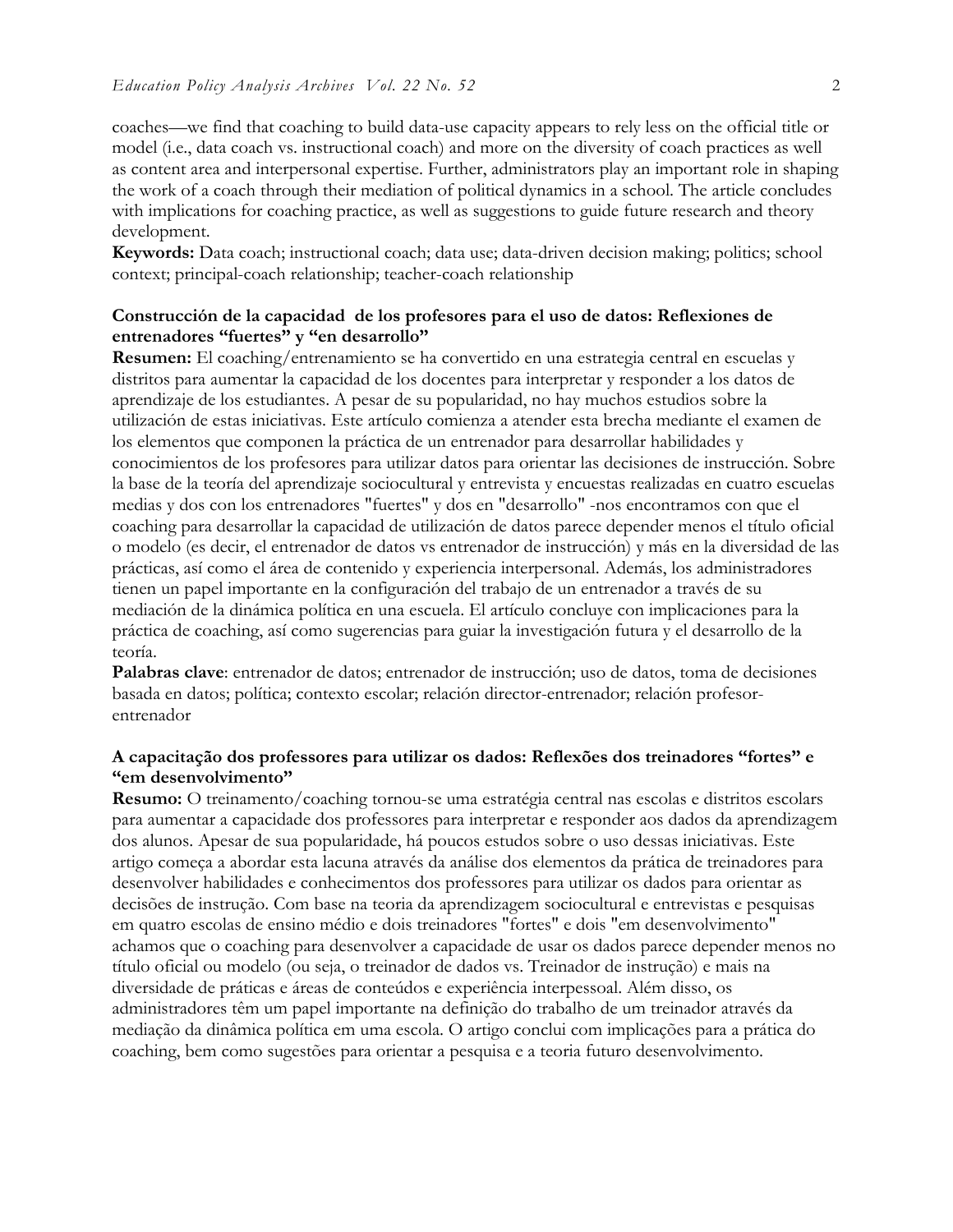**Palavras-chave:** gerenciador de dados; treinador de instrução; uso de tomada de decisão com base em dados de dados; política; contexto escolar; relacionamento gerente-técnico; relação professortreinador

#### **Introduction**

In the United States and abroad, teachers are widely called upon to use student data to guide their instruction. A common "mantra" of the modern day educator (Ikemoto & Marsh, 2007; see also Coburn & Turner, 2011, 2012; Hamilton et al., 2009; Mandinach, 2012), being "data driven" is not only an expectation, but also increasingly a formal criteria used in teacher evaluations. Yet, research suggests that although teachers appreciate having access to various types of data including metrics from classroom assessments, common grade assessments, teacher observations, interim or benchmark assessments, state tests—they often struggle to use data due to a lack of skills and knowledge to formulate questions, select indicators, interpret results, and develop instructional responses (Cosner, 2012; Kerr et al., 2006; Means, Chen, DeBarger, & Padilla, 2011; Olah, Lawrence, & Riggan, 2010; Supovitz & Klein, 2003).

In response, coaching has become a central strategy in district and school efforts to build teacher capacity (Means, Padilla, DeBarger, & Bakia, 2009). Two popular coaching positions, data coach and instructional coach, have been at the forefront of these efforts to build teacher data-use skills and knowledge. For years, instructional coaches have been a strategy for school improvement in large scale reform efforts, such as America's Choice, national grant programs like Reading First, and large state literacy initiatives (Galm & Perry, 2004; Marsh, McCombs, & Martorell, 2012; Moss, 2008; Russo, 2004). Data coaching positions have also become more widespread, as demonstrated by Delaware's dedication of \$8.2 million of their Race to the Top funds to a data coaching program throughout the state (McCann & Kabaker, 2013). These coaches often play multiple roles: they assist in connecting teachers with student data, interpreting data, applying new information to classroom practice, facilitating constructive dialogue, and identifying instructional responses (Carlisle & Berebitsky, 2011; Coburn & Woulfin, 2012; Lachat & Smith, 2005; Kruse & Zimmerman, 2012; Means et al., 2009). The coaching role is considered central to developing teachers' data-use literacy, something with which teacher preparation programs have struggled (Mandinach & Gummer, 2013).

Given the prevalence of these positions nationwide, there is a need for research that examines the implementation of coaching as a strategy for building teachers' data-use capacity. More general literature on instructional coaching and other related forms of in-house professional development suggest that coaching may be an effective strategy to influence teacher practice (Carlisle & Berebitsky, 2011; Cohen & Hill, 2000; Cronen et al., 2008; Neufeld & Roper, 2003; Rodgers & Rodgers, 2007). However, existing research fails to examine in-depth the elements of a coach's practice that make her effective in building teachers' skills and knowledge to use data to guide and improve instruction. We begin to fill this gap by answering the questions, *how do coaches work with teachers to build capacity to use data to guide instruction,* and *what conditions support this process?*

In the remainder of the paper, we review extant literature on instructional and data coaches. We draw on sociocultural learning theory to frame our understanding of how coaches work with teachers to build capacity for data use and outline our methods and data sources for this study. Our analysis unfolds from four cases: two strong cases of coaching and two cases of developing coaches. Based on these four cases, we describe how coaching to build data-use capacity varies along multiple dimensions: coach practices, artifacts, and contextual factors. We find that successful coaching to build data-use capacity appears to rely less on the official title or model (i.e., data coach vs. instructional coach), and more on the variety of coaching practices and contextual factors influencing coach-teacher relationships. The diversity of coach practices, as well as content and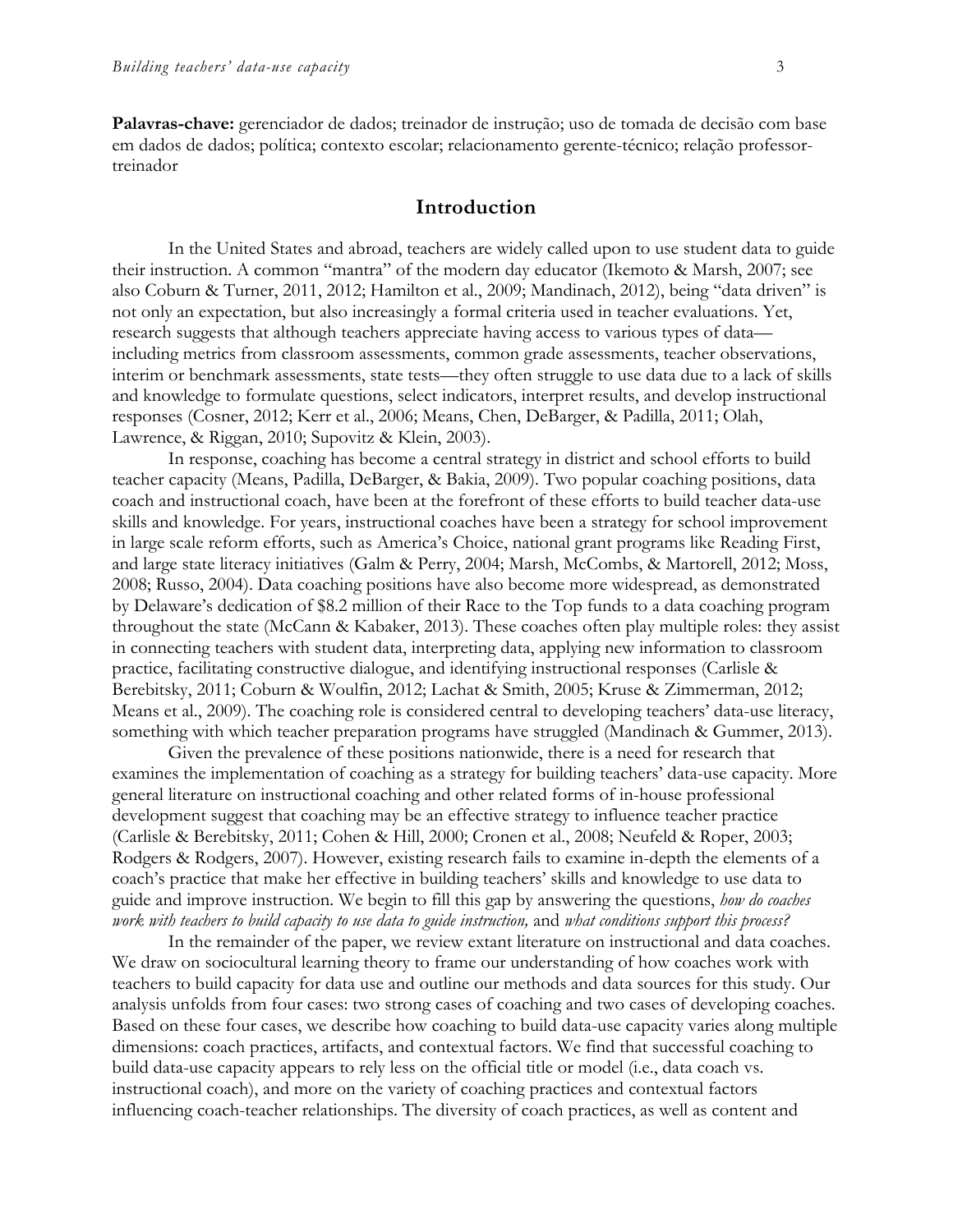interpersonal expertise, appears to greatly influence perceived impact on teacher practice. Further, administrators play an important role in shaping the work of a coach through their mediation of political factors in the school. We conclude with a set of implications for policy and practice.

#### **How Coaches may Support Teachers' Data-Use Capacity**

Recent research demonstrates that classroom and school improvements can be made through data analysis (Ikemoto & Marsh, 2007; Herman, Wardrip, Hall, & Chimino, 2012). Data collection and analysis is one of the common explanations for the academic improvement in schools and districts (e.g., Snipes, Doolittle, & Herlihy, 2002; Wayman, Cho, & Johnston, 2007; Zavadsky, 2009). Research suggests that certain types of data use can improve students' learning, as seen in Black and Wiliam's (1998) meta-analysis on the benefits of formative assessment on teaching and learning. For teachers, data can be useful in multiple ways, such as setting goals, tracking student progress, and adjusting curriculum and content sequencing (Beaver & Weinbaum, 2013; Datnow, Park & Kennedy-Lewis, 2012; Kerr et al., 2006).

At the same time, we know that not all teachers are equipped to analyze and use data to adjust their planning and instruction (Cosner, 2012; Heritage, Kim, Vendlinski, & Herman, 2009; Kerr et al., 2006; Means et al., 2011; Marsh, Pane, and Hamilton, 2006; Oláh et al., 2010; Supovitz & Klein, 2003). One study found that while most teachers were capable of finding information on a graph, they had difficulty comprehending complex data displays and showed a limited understanding of key statistical concepts of test validity, score reliability, and measurement error, leading to invalid inferences (Means et al., 2011). Teachers can have difficult connecting the gap between identified problems represented in student learning data and the appropriate instructional response (Goertz et al., 2009). Another set of challenges arises as teachers work to incorporate these new expectations for data use into their practice, making sense of them in relation to their current beliefs and expectations (Young, 2006).

One way that districts and schools have attempted to build teachers' data-use capacity is through the employment of instructional and data coaching positions. Coaches in these roles take on a variety of assignments in their positions. Instructional coaches are often expected to identify teachers that could benefit from coaching support, visit classrooms, model lessons, gather data, and connect teachers to resources which could benefit their practice (Camburn, Kimball, & Lowenhaupt, 2008; Gallucci, Van Lare, Yoon, & Boatright, 2010; Knight, 2006). While the focus of an instructional coach is primarily on pedagogy and content-specific curriculum, data are generally the central facet of a data coach's role. The data coach position is often leveraged to increase problem solving related to data and improve the use of data for monitoring and planning student growth (Lachat & Smith, 2004).

Although there is limited research available on how coaches may support teachers' data use abilities, we can draw some conclusions from the broader coaching literature about the factors that enable or constrain coaches' work. For instance, the content knowledge of an instructional or data coach plays an important role (West & Staub, 2006). For instance, one study of a reading coach program found that teachers' perceptions of coaches' skills and experiences were correlated with their ratings of coaches' influence on instructional change (Marsh, McCombs, & Martorell, 2012). In other words, when teachers believed that their coach had adequate knowledge and expertise to assist them, they felt that the coaches had a greater impact on their practice. However, many principals often use their own criteria to hire coaches, which may not align with the necessary content knowledge of the position (Roller, 2006). Coaches may therefore arrive at their position without complete knowledge of the content that they are to be coaching (Frost & Bean, 2006).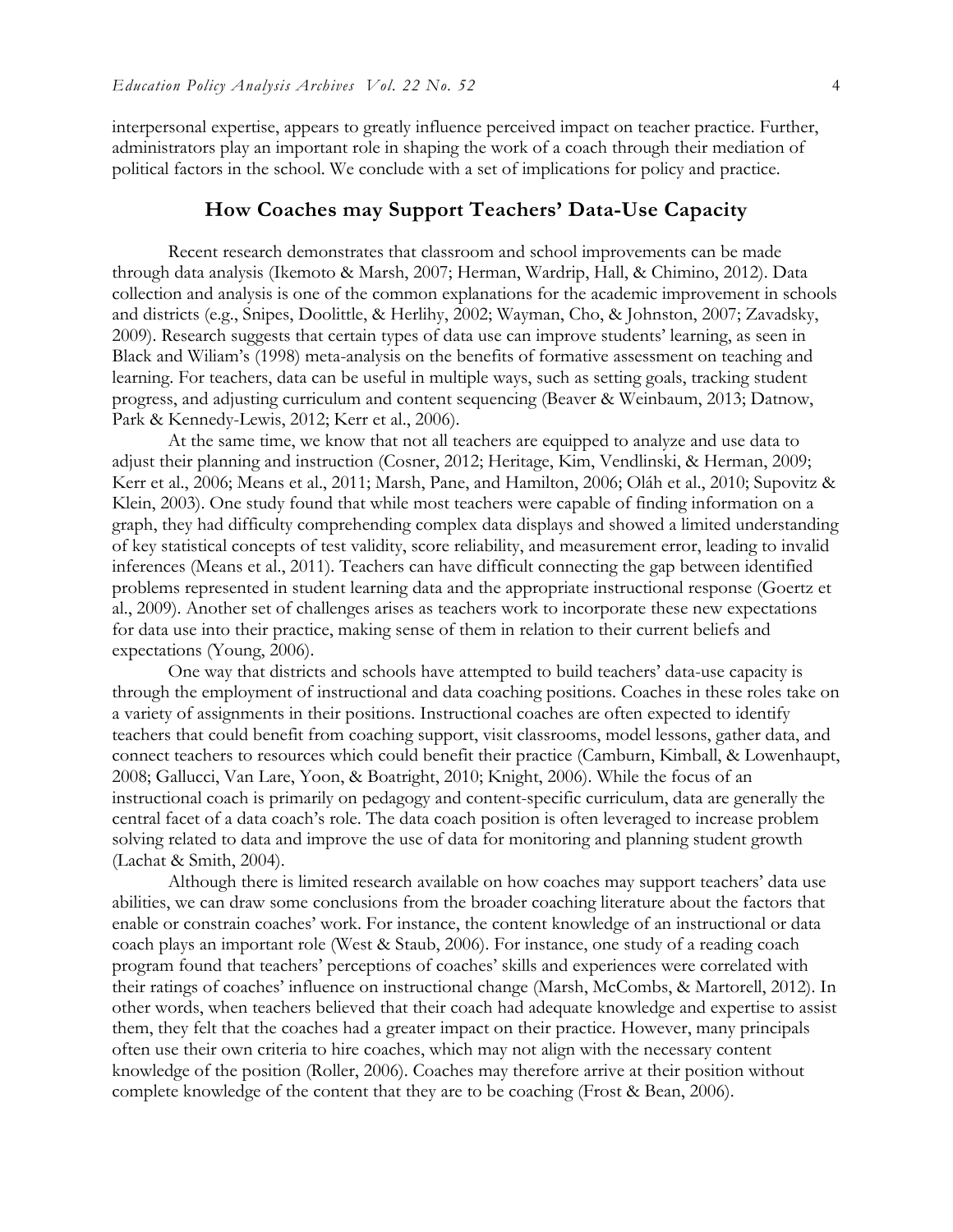Scholarship indicates that a coach's interpersonal skills are as important to her role as is content knowledge (Brown, Reumann-Moore, Hugh, du Plessis, & Christman, 2006; Ertmer et al., 2005). Instructional and data coaches must also be able to effectively build relationships with the teachers with whom they work (Knight, 2006; Neuman & Cunningham, 2009; Neumerski, 2013; Matsumura, Garnier, & Resnick, 2010). Arguing from a network theory standpoint, Daly (2012) argues, "a coach's ability to move information and strategies may be dependent on whether the coach has adequate social ties to diffuse resources throughout a system; absent those relationships, the expertise and knowledge of the coach may remain personal assets" (p. 6). Indeed, as coach expertise is primarily shared through interactions with teachers, a coach's ability to work with adult learners has a significant influence on fulfilling their responsibilities (Bean & Eisenberg, 2009).

Contextual factors may also play an important role in mediating coach interventions. As with other policies, coaching can be influenced by the political climate surrounding implementation (Marsh, 2002). Teachers who are influential within a school's political culture may sway others to allow or rebuff a coach's interventions (Stoelinga, 2008). As micropolitics within the school effect the everyday interactions of professionals, studies suggest that successful coaches are sensitive to approach their work in ways that are perceived as non-threatening to individual teachers (Lachat & Smith, 2005). If teachers are reluctant to work with their coaches, their perceptions of the coach's effectiveness are diminished (Marsh et al., 2008). These political tensions may be heightened in instances where data are seen as valuable sources of influence, power, and advantage within a school or district (Henig, 2012).

One important element of the school context that influences coach practice is principal leadership. Research suggests that a principal who is actively supportive of an instructional leadership position may be associated with increased effectiveness (Bean et al., 2010; Mangin, 2007, 2008). For example, Matsumura et al.'s (2009) found that teachers were more likely to participate in a new literacy coaching program when their principal endorsed the coach's expertise in the content area. In addition, teachers were more likely to actively engage with coaches when the principal approached their leadership position collaboratively, giving the coach more autonomy in their position (Matsumura, 2010). These findings indicate that principals play a critical role in the implementation of coaching programs.

While current research describes a number of factors that enable or constrain coach practice, none specifically address what factors set exemplary coaches apart in building teacher capacity, particularly in relation to data use. The research on data-use interventions (i.e., coaching) provides little information on what constitutes effective capacity building for data use and under what circumstances it occurs (Coburn & Turner, 2011; Little, 2012; Marsh, McCombs, & Martorell, 2012; Spillane, 2012; Young & Kim, 2010). We intend to fill this gap by utilizing a theoretical framework grounded in sociocultural learning to identify practices and contextual factors that shape coaches' work with teachers around data.

#### **Conceptual Framework**

The conceptual framework for this study builds on several theoretical traditions, including the theory of action for data-use and sociocultural learning theory (SCLT).

#### **Data Use Theory of Action**

The theory of action for data use promoted by data advocates and adapted from the literature suggests that data alone do not ensure use (Ackoff, 1989; Kerr et al., 2006; Mandinach, 2012). Instead, data need to be collected, organized, and analyzed to become information, and then combined with stakeholder understanding and expertise to become actionable knowledge (center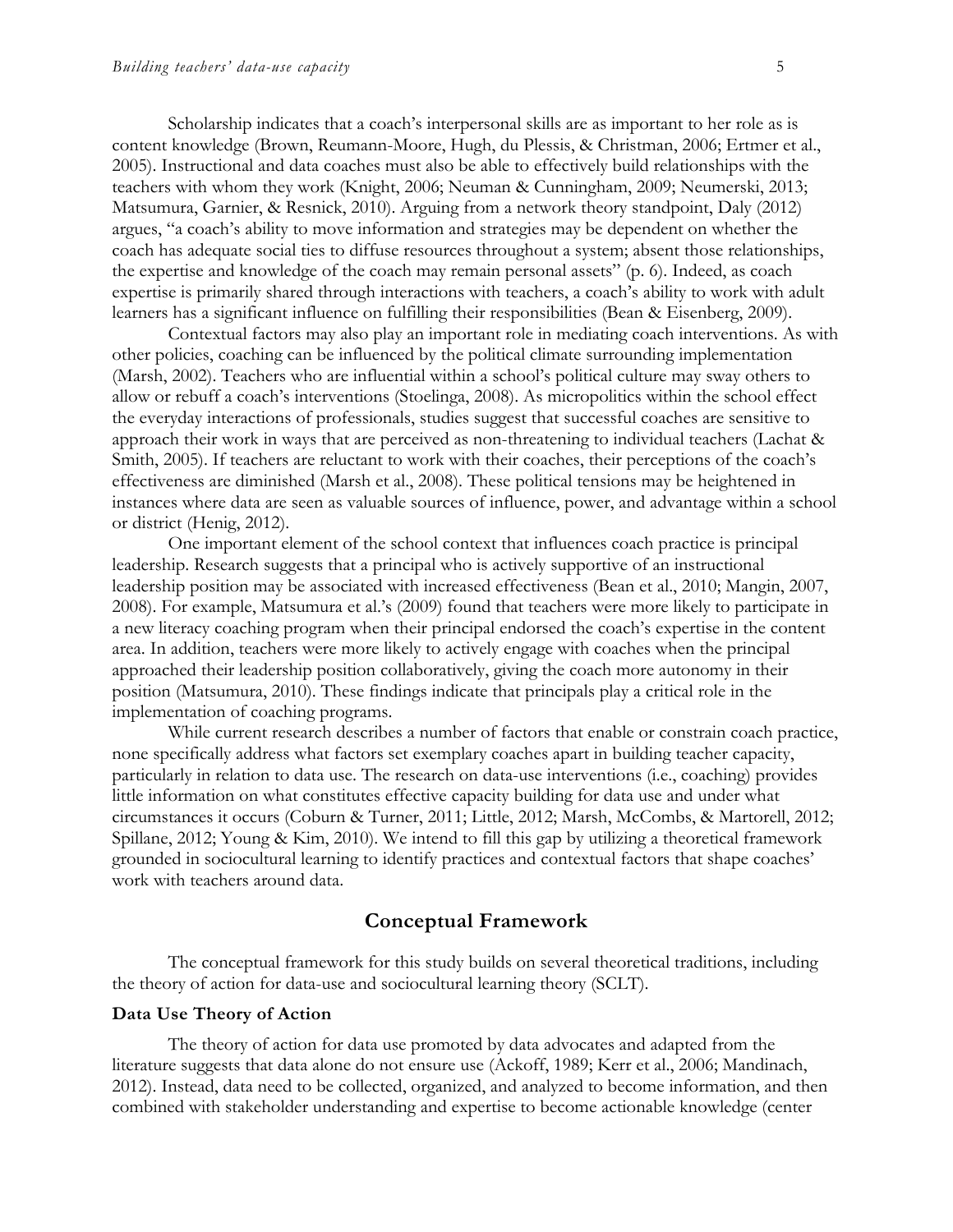box in Figure 1). A teacher is then expected to apply this knowledge to instructional practice. Depending on how this process plays out, the same raw data may point to very different solutions and actions depending on the situation and judgment of data users. Once a teacher has acted and outcomes have resulted, these results and new data can be collected to assess the effectiveness of actions, leading to a continuous cycle of collection, organization, and synthesis of data in support of instruction and improvement.

As illustrated in Figure 1, one can imagine multiple opportunities to assist a teacher in this process and to build stronger data literacy and instructional knowledge. As marked with bold, dotted lines, a coach may support teachers in accessing or collecting data (1); organizing, filtering, and analyzing it into information (2); combining information with expertise and understanding to become actionable knowledge (3); knowing how to respond and adjusting their instruction (4); and evaluating the effectiveness of the response or outcomes that result (5) (Marsh, Bertrand, & Huguet, in press). Applied to the joint work of teachers and coaches, this model recognizes that the data-use process is not necessarily linear or continuous.



*Figure 1.* Conceptual framework.

#### **Sociocultural Learning Theory**

Drawing on the framework from Marsh and Farrell (in press), SCLT provides further insights into the capacity-building process and factors that might differentiate strong coaches from others in their data-use work with teachers. Originally developed by Vygotsky (1978), SCLT asserts that learning happens as a social process, occurring among peers and within an environmental context. Because the theory suggests that learning is social, the approach allows for inclusion of artifacts, activities, and organizational influences as mediators upon individual growth (Gallucci et al., 2010; Knapp, 2008; Marsh and Farrell, in press).

One way that learning may occur is through interactions with a "more knowledgeable other" (Vygotsky, 1978). From Vygotsky's (1978) original writings, a teacher or "more knowledgeable other" played a key role in supporting learning, where he or she assists, models, discusses, and supports an activity to increase the learner's understanding and independent performance. Other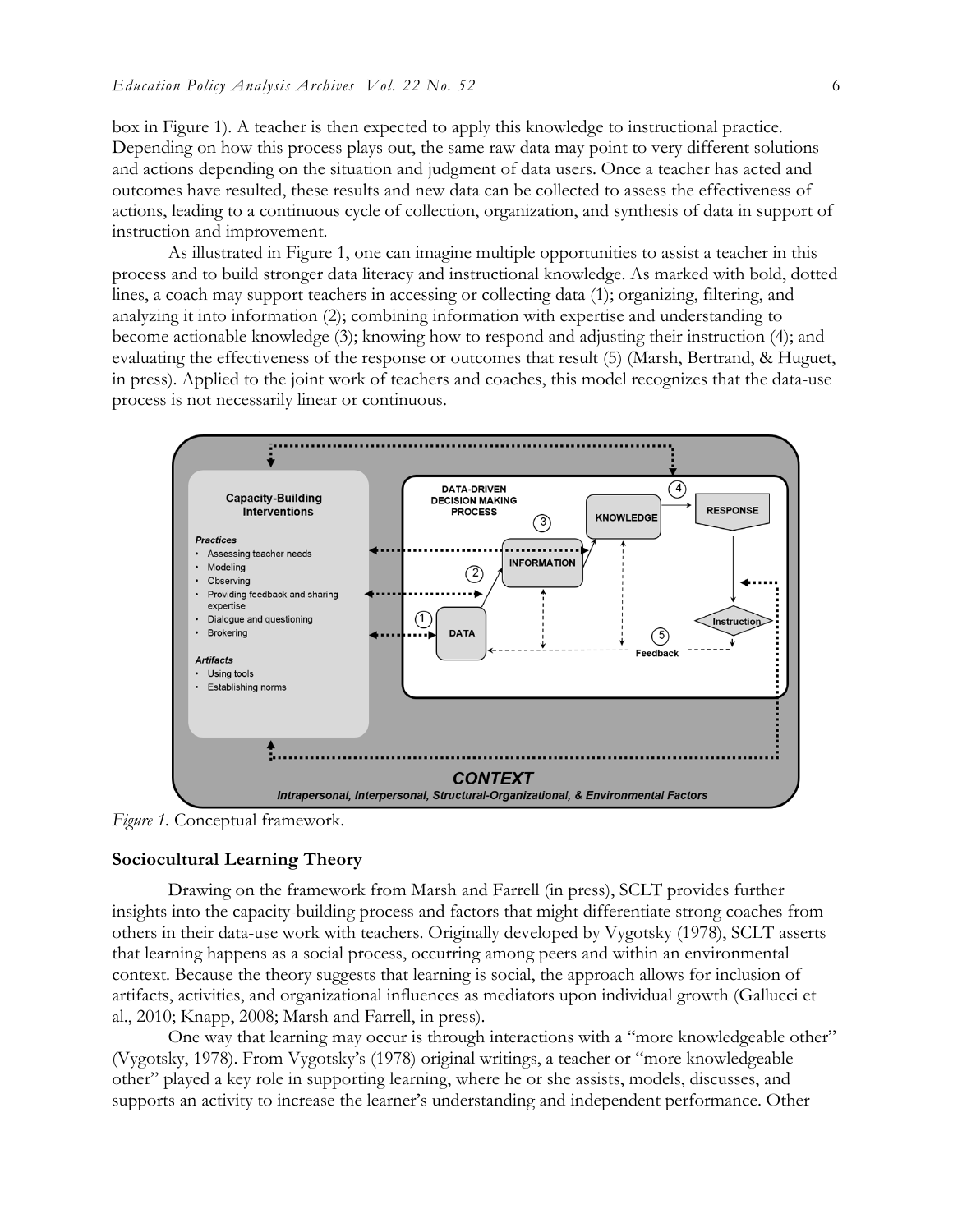scholars further developed this idea of a mentor-apprentice relationship as a "model of instruction that works to make thinking visible . . . [by] showing the apprentice how to do a task and helping the apprentice to do it" (Collins et al., 1991: 1-2). A mentor offers not only specific domain knowledge—the concepts, facts, and routines within a content area—but also heuristic strategies ("tricks of the trade") and meta-cognitive strategies (Collins et al., 1991; Tharp & Gallimore, 1988). Although some describe this relationship in one-way, novice-expert terms, it can also be framed as a dynamic, two-way relationship in which both parties strengthen their knowledge, skills, and thinking (Rogoff, 1990, 1993; Tharp & Gallimore, 1988; Vygotsky, 1978). In our study, the coach may be seen as the "more knowledgeable other," assisting in the development of teacher data-use knowledge. SCLT also recognizes that learning is dynamic, and not one way; in other words, through teacher interactions, the coach is also learning and sharpening his or her own skills (Marsh & Farrell, in press). Figure 1 illustrates the potential for two-way learning to occur between teachers and coaches, as demonstrated by the double sided arrows on the bold dotted lines.

The figure also highlights ways that coaches interact with teachers, varying according the practices and artifacts used. Coach practices are one dimension likely to vary among coach- teacher interactions. According to Gallucci et al. (2010), the term *practice* refers to "content and pedagogy of what coaches do as they interact in instructional settings with teachers" (p. 924). The practices highlighted in our framework include: *assessing teacher needs*, which allows a coach to address areas in which teachers are successful and where they may need to grow; *modeling*, or demonstrating a lesson or a data analysis practice so that teachers may examine how it is successfully employed; *observing*  teacher work; *providing feedback* and *sharing expertise* to assist in teacher learning; engaging in *dialogue and questioning* with teachers; and *brokering* between individuals in different roles (e.g., teachers and their administrators) to build common ground between separate communities of practice on a school campus.

Another dimension of this work includes the artifacts that coaches use with teachers. Artifacts are both physical and symbolic tools created to assist in the coach's practice (Marsh & Farrell, in press; Vygotsky, 1978). These may include *tools* or resources that the coach provides to immediately assist the teacher in their development (Grossman et al., 1999) or *norms* that, in the longer term, guide interactions between coaches and teachers (Wenger, 1998). Finally, SCLT suggests that multiple dimensions of a learner's environment will mediate coach-teacher interactions and learning (Vygotsky, 1978). These contextual influences include: 1) intrapersonal (e.g., coach characteristics, such as background and expertise), 2) interpersonal (e.g., coach- teacher relationships, trust), and 3) organizational and environmental (e.g., school leadership, political climate) factors.

In the next section, we describe our research methods. We then employ our framework to analyze our cases and identify factors that influence a coach's ability to build teacher data-use capacity.

#### **Methods**

This research draws from a larger study investigating data use through comparative case studies of six low-performing middle schools committed to supporting teachers with the use of data during one academic year (2011-2012). The initial focus of our study was on the role of coaches and professional learning communities (PLCs) in improving teachers' capacity to use data to improve language arts instruction. As such, districts and schools were purposefully selected to maximize the conditions identified by prior research as supporting effective data-use interventions (i.e., ongoing professional development and guidance for the lead educators), to ensure that the intervention had been in place for a minimum of two years, and to provide variation in characteristics of coaches and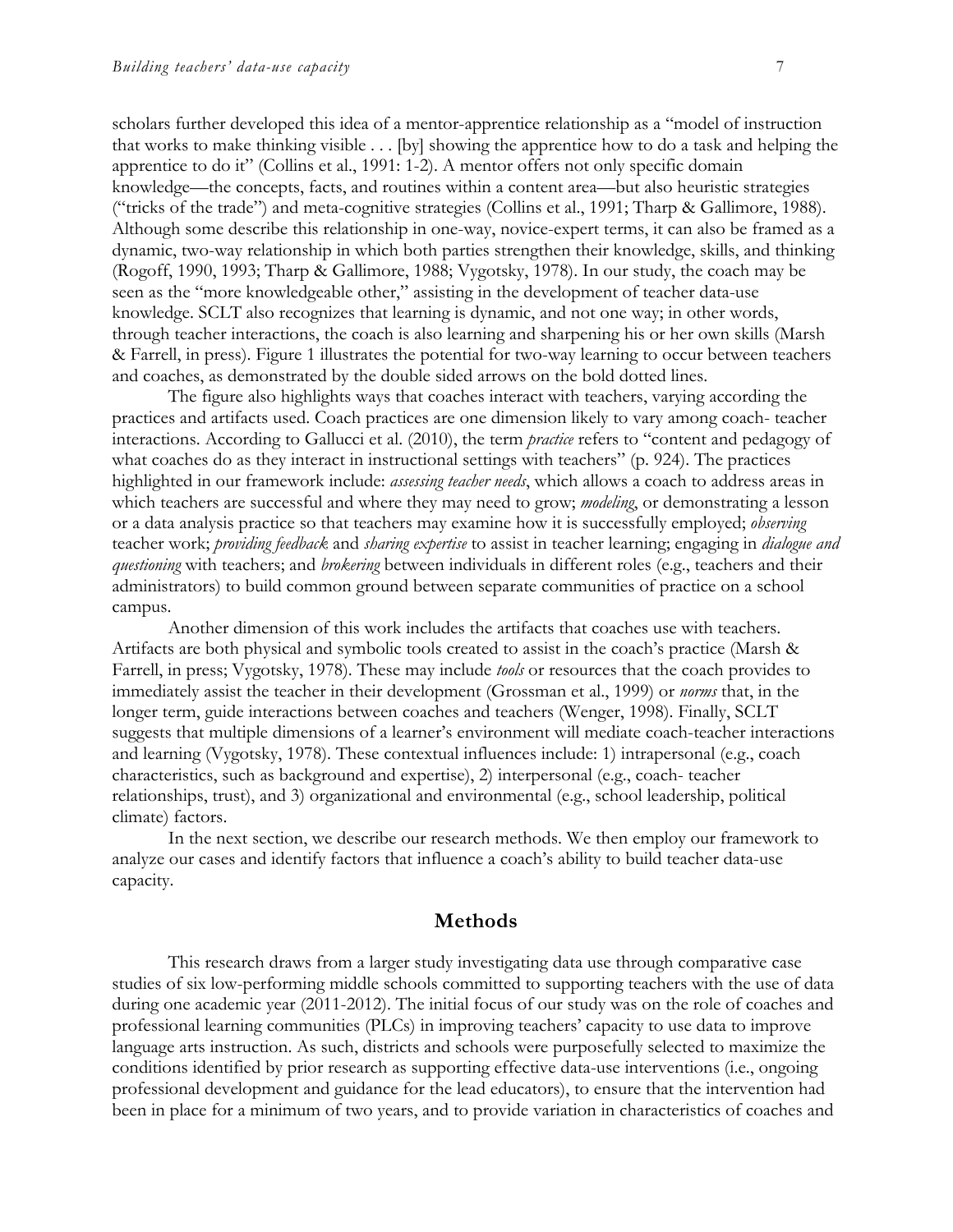#### PLC leaders (e.g., content-area expertise).<sup>1</sup>

For the purpose of this paper, highlighting the coach-teacher relationship, we focus on four schools that utilized either a data or instructional coach. Below, we describe our rationale and methodology for selecting these four cases. While the size of these case study schools varied, all four enrolled significant proportions of low-income students of color and/or English language learners and had failed to meet state accountability targets for more than five years (see Table 1).

#### Table 1.

| <b>DISTRICT</b>               | Mammoth               | Sequoia       | Rainier  |               |
|-------------------------------|-----------------------|---------------|----------|---------------|
| Number of Students            | 21,000                | 22,000        | 23,000   |               |
| Number of Schools             | 28                    | 34            | 32       |               |
| <b>SCHOOL</b>                 | Green                 | Sherman       | Cascades | <b>Emmons</b> |
| <b>Grade Levels</b>           | $6-8$                 | 7-8           | $6 - 8$  | $6 - 8$       |
| Number of Students            | 800                   | 460           | 850      | 700           |
| Free/Reduced Lunch (%)        | 80                    | 90            | 80       | 80            |
| English Lang. Learners $(\%)$ | 27                    | 25            | 27       | 35            |
| Race/Ethnicity (%)            |                       |               |          |               |
| African American              | $\mathcal{D}_{\cdot}$ | $\theta$      | 5        | 5             |
| Asian/Pacific Islander 4      |                       | $\theta$      | 5        | 5             |
| Latino/a                      | 90                    | 95            | 85       | 85            |
| White                         | 4                     | 5             | 5        | 5             |
| Percent At or Above           |                       |               |          |               |
| Proficiency (all grades)      |                       |               |          |               |
| Language Arts/Reading         | 40                    | 55            | 45       | 45            |
| Number of Years In Need of    |                       |               |          |               |
| Improvement under NCLB        | $5+$                  | $5+$          | $5+$     | $5+$          |
| Type of coach                 | Instructional         | Instructional | Data     | Data          |

*Description of Focal Case Study Districts and Schools*

Note: While the numbers have been slightly altered to maintain anonymity, the basic proportions remain true. All names of districts, schools, and individuals included herein and throughout the paper are pseudonyms.

#### **Data Collection**

We visited each school three times during the academic year. At each site, we selected three case study teachers who primarily taught language arts and who would be working with the coach over the course of the year. During our visits, we interviewed the principal  $(n=8)$ , the coach  $(n=12)$ , and the three case study teachers (n=36). We also administered a monthly, online survey to each coach and case study teacher<sup>2</sup>, observed meetings, and shadowed the coach, when appropriate. Interview protocols and surveys elicited information about coach-teacher interactions (i.e., frequency and focus of meetings, strategies employed, perceptions about influence), interpretations of and responses to various types of data, and factors affecting this work.

<sup>&</sup>lt;sup>1</sup> For a description of the initial sample and broader study findings, see Marsh & Farrell, in press. <sup>2</sup> On average across the year, we received completed surveys for 94% of the case study teachers and 91% of the coache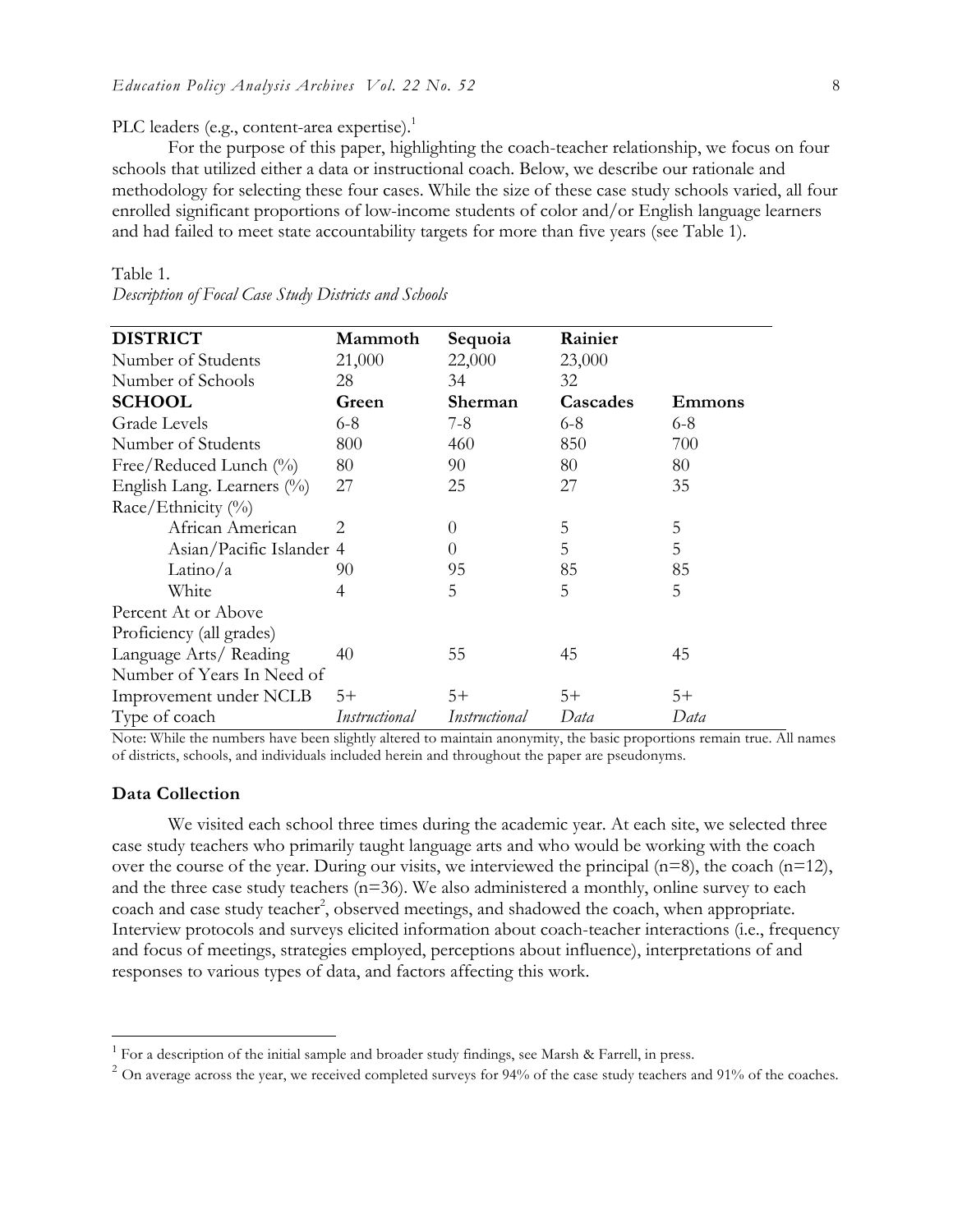#### **Data Analysis**

Data analysis occurred concurrently with data collection in a continuous and iterative manner (Miles & Huberman, 1994). We used NVivo, a qualitative methods analysis software package, to organize and code all open-ended survey responses, transcripts, fieldnotes, documents, and case study records. We developed an initial *a priori* coding list to encompass the domains of the conceptual framework. Codes were revised, expanded, and collapsed into more refined categories. These included coach practices (e.g., modeling, assessment of teacher need), artifacts, and organizational and environmental factors.

#### **Overview of the Four Cases**

After conducting this initial analysis, we noted that two coaches (one data coach, one instructional coach) appeared to be having a greater reported impact on teacher practices than others, while two coaches (one data coach, one instructional) seemed to be less effective. We chose to focus on these four coaches as a way to explore more deeply the factors contributing to these differences. Table 2 summarizes the professional background of these four coaches.

# Table 2.

|                                      | <b>Instructional Coaches</b>              |                               | Data Coaches                                        |                                              |
|--------------------------------------|-------------------------------------------|-------------------------------|-----------------------------------------------------|----------------------------------------------|
|                                      | Olivia<br>Green                           | Sarah<br>Sherman              | Emilia<br>Emmons                                    | <b>Violet</b><br>Cascades                    |
| Coach<br>classification              | Strong                                    | Developing                    | <b>Strong</b>                                       | Developing                                   |
| Number of years<br>at current school | $\mathfrak{Z}$                            | 5                             | 6                                                   | 5                                            |
| Professional<br>background           | Middle school<br>language arts<br>teacher | Middle school<br>math teacher | Elementary school<br>teacher                        | Elementary school<br>teacher                 |
|                                      | District literacy<br>"demonstration"      | Middle school<br>math coach   | Middle school<br>English teacher<br>Site assessment | Middle school<br>math and science<br>teacher |
|                                      | teacher                                   |                               | coordinator<br>Mentor for newly                     | School<br>administrator                      |
|                                      |                                           |                               | credentialed teacher                                | Mentor for newly<br>credentialed<br>teachers |

*Summary of Coach Experience*

Based on these initial patterns, we analyzed several additional sources of data to confirm or disconfirm our initial categorization of coaches, triangulating across our data sources: case study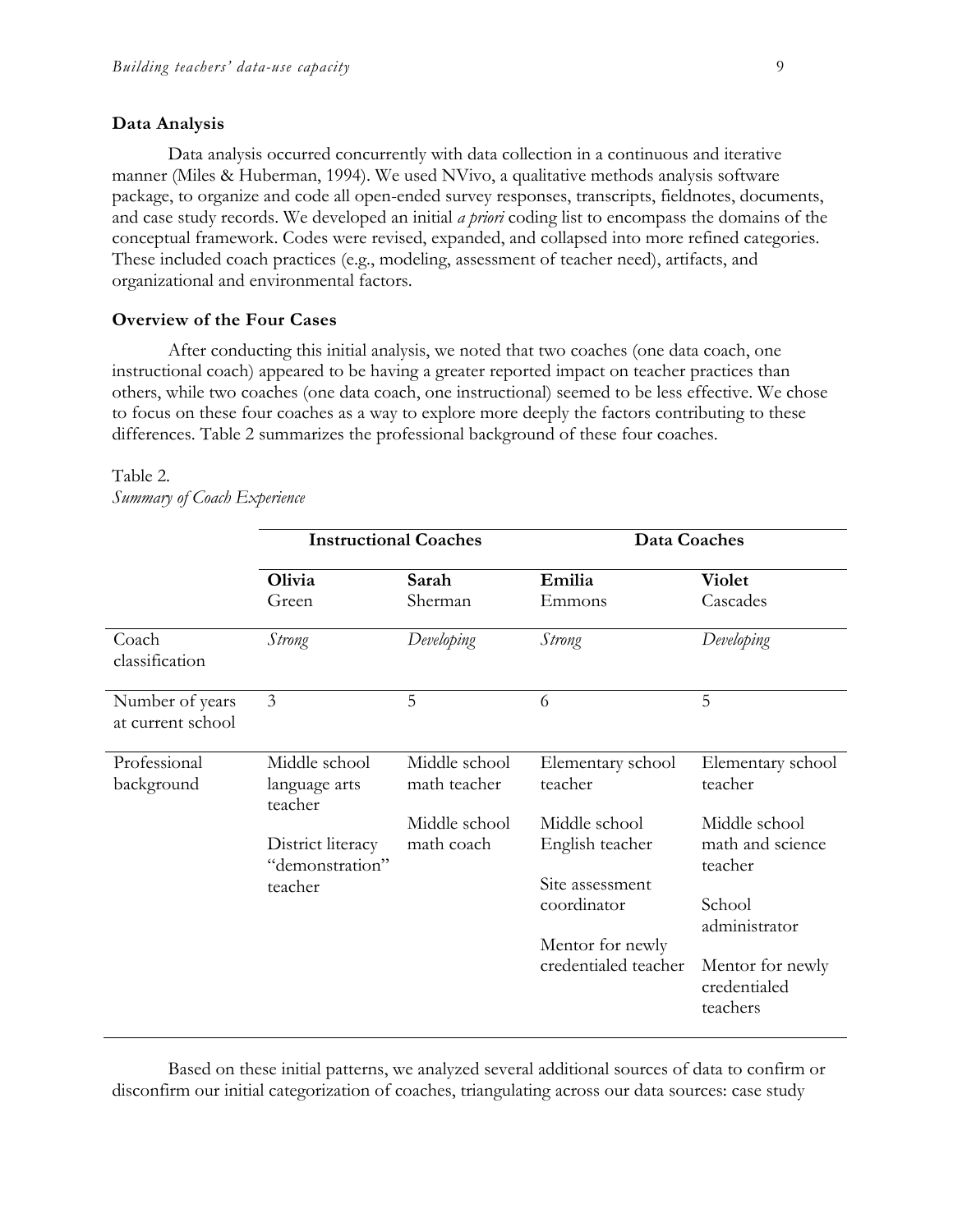teacher survey responses, coded interview transcripts, and observations of teacher and coach interaction. From this analysis, we identified patterns in the perceptions of coaches' influence on data-use practices and literacy instruction the related practices, artifacts, and organizational and environmental conditions. We created case study memoranda, recording notes about strengths and areas of growth for the coaches. These memoranda formed the basis for our identification of two "strong" and two "developing" coaches as cases (Ragin & Becker, 1992; Yin, 2003). These data are summarized in Figure 2, and described further below.

|                                                                          | <b>Instructional Coaches</b> |                                                                                | Data Coaches               |                                                                                |
|--------------------------------------------------------------------------|------------------------------|--------------------------------------------------------------------------------|----------------------------|--------------------------------------------------------------------------------|
|                                                                          | Olivia<br>Green              | Sarah <sup>*</sup><br>Sherman                                                  | Emilia<br>Emmons           | <b>Violet</b><br>Cascades                                                      |
| Coach classification                                                     | Strong                       | Developing                                                                     | <i>Strong</i>              | Developing                                                                     |
| Surveys: Teacher reported<br>impact on teacher data use                  | High<br>3.8                  | Moderate<br>2.8                                                                | Moderate<br>$\overline{3}$ | Moderate<br>2.6                                                                |
| Surveys: Teacher reported<br>impact on general<br>instructional practice | High<br>3.7                  | Moderate<br>2.9                                                                | High<br>3.2                | Low<br>1.5                                                                     |
| Surveys: Teacher reported<br>impact on literacy<br>instruction           | High<br>$\overline{4}$       | Moderate<br>2.8                                                                | Moderate<br>2.7            | Low<br>1.25                                                                    |
| Interviews: Teacher<br>reported impact on data<br>use                    | High                         | Low - Coach<br>provided access<br>to data, but did<br>not build new<br>skills. | High                       | Low - Coach<br>provided access<br>to data, but did<br>not build new<br>skills. |
| Interviews: Teacher<br>reported impact on<br>literacy instruction        | High                         | Low                                                                            | High                       | Low                                                                            |

*Notes:* Survey items were rated on a scale of 1 to 4: 1=no impact, 2=small impact, 3=moderate impact, 4=great impact.

\*Instructional coach Sarah, recorded in the second column, was a leader of the professional learning community (PLC) at her school. At this site, our primary investigation was around the capacity building effects of the PLC, rather than her coaching specifically. As such, the survey questions asked teachers to rate how their experience in the PLC—of which the coach was a leader—affected their literacy instruction and data use, rather than specifically inquiring about her work as a coach. However, through our interviews at the school, we were able to also identify teachers' perceptions of how Sarah influenced their practice. Therefore, we weight more heavily the interview and observation data in determining the reported influence of this coach.

*Figure 2.* Summary of survey and interview data on case study coaches' reported impact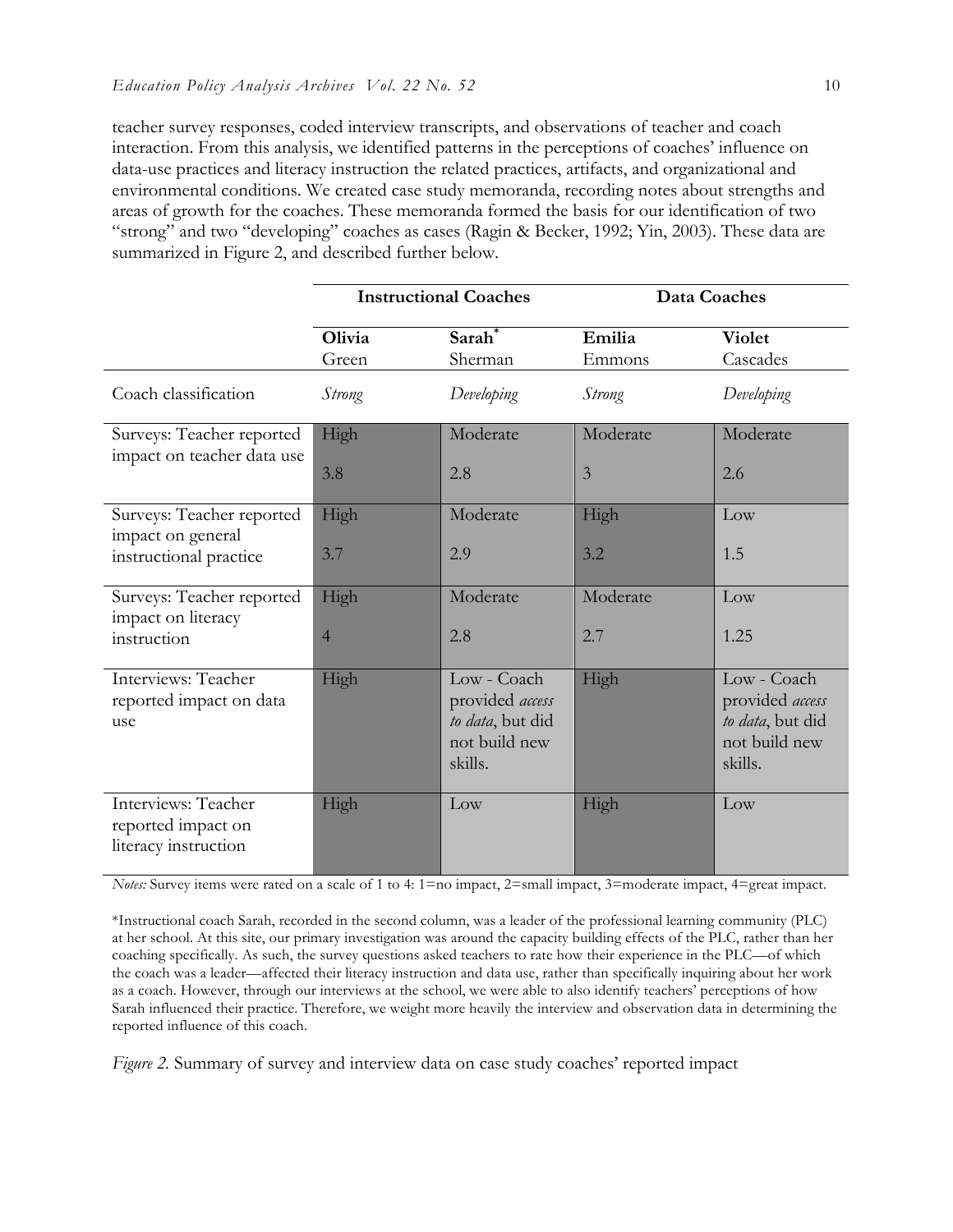The first row of Figure 2 illustrates average responses to survey questions about the effect that coaches had on teacher *data use*. The questions asked teachers to rate to what extent working with the coach "improved my ability to analyze classroom assessment data," "improved my ability to identify trends in student understanding," "improved my ability to make meaning of student work," "helped me use data to rethink and improve my teaching practices," and "improved my ability to analyze standardized test score results." Teachers were instructed to rank their coaches on a scale of 1 – 4, 1 indicating that the coach had little to no impact, and 4 indicating that the coach had a significant impact on their literacy instruction The range of average responses to this question were notable, the highest of which was Olivia (3.8), and the lowest was Violet (2.6).

The second row in Figure 2 represents the average of case study teacher responses $3$  to three statements about the effect that the coach had on their *instruction*. The questions asked to what extent the coach "helped me plan my lessons more effectively," "helped me tailor my instruction to student needs," and "caused me to adjust my classroom practices" over the course of the year. The third row specifically addresses teachers' perceptions about how much their coach influenced their *literacy instruction*, responding to the statements that my coach "improved my ability to teach literacy and reading to students" and "deepened my understanding of literacy and reading, and literacy and reading best practices." Again, in these categories teachers were asked to answer utilizing the same scale of 1-4 described above. There was a particularly large range in the literacy instruction category, with one coach (Olivia) ranked at a 4, and another (Violet) ranked at an average of 1.25.

In the remaining two rows of Figure 2, we drew on extensive coded interview data to classify teachers' perceptions of coach impact on their data use and literacy instruction. First, we provide illustrative quotes from coded text passages of teacher sentiment about coaches' influence on their data-use capabilities. For Olivia, our strong instructional coach, teachers had positive feedback and felt more confident utilizing data to improve their instruction after working with her. One teacher noted, "We all know that data should guide your instruction. [...] But was I actually doing it? I hadn't really done it, and she helped me see that I could do it, and I guess kind of pushed me in to my first steps, try it on, and I saw that I could then. It made more sense." Teachers reported that Olivia not only assisted them in accessing their data, but also in investigating what the data meant and how to best respond to it in their classrooms. In contrast, the teachers that worked with Sarah, our developing instructional coach, reported that while she helped them access the data and printed reports for them, she did not play a major role in helping them understand and respond to them.

As for the data coaches, Emilia was seen to be more instrumental in how teachers utilized data than our developing coach Violet. For example, one newer teacher noted that her work with Emilia allowed her to understand student data at the level of her more experienced peers:

I'm going to her [Emilia] quite a bit. The time that she sits one-on-one with me is important. I need to be able to see it and practice it. To go to a meeting and have everybody kind of show it to me and whatever and then not being able to practice it right away is not beneficial. It's more of a one-on-one.

In contrast, data coach Violet utilized her role much like Sarah did, generating reports from the school's data management system. According to one teacher at the school, Violet did not help them go into depth with data analysis:

<sup>&</sup>lt;sup>3</sup> The number of case study teachers responding to these survey items varied by school: on average, 3.5 teachers responded in Sherman, 3 in Emmons, 2 in Cascades, and one in Green. We recognize that the data from Green are limited by the single teacher perspective.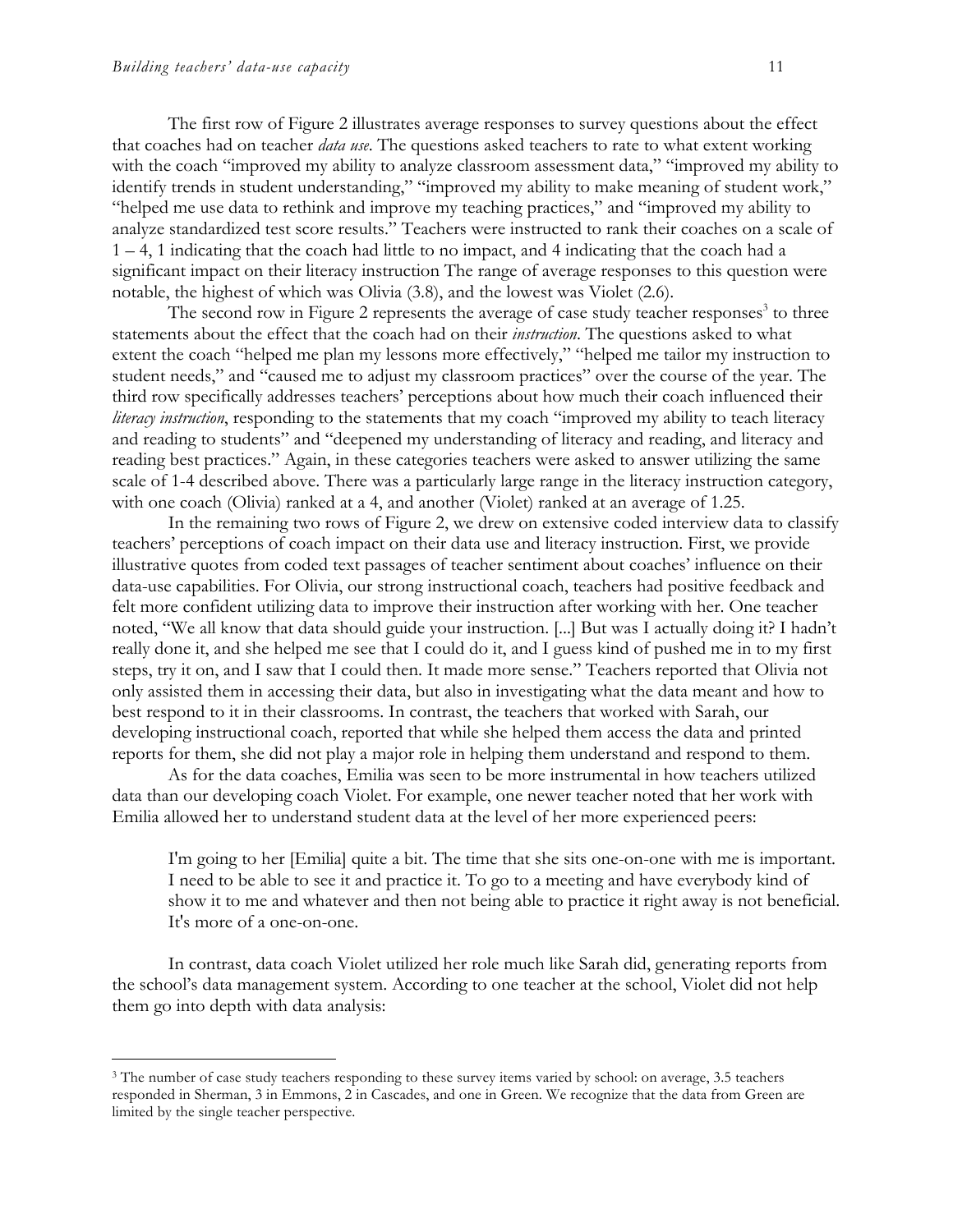I mean, she [Violet] just basically has the data there for us and asks us to analyze it with her, but like I said, the discussion needs to be taken further with us as teachers saying okay, how did you teach 1.7, and what's the best strategy, and applying of strategies. But the data coach hasn't really done that, or helped us do that with any of our standards. [...] I really – I mostly put the data that she gives us, I keep it in a folder.

The patterns were quite similar with regard to coaches' reported influence on literacy instruction. For example, teachers working with their instructional coach, Olivia, noted that she positively shaped how they approached literacy instruction. One teacher reported that her experience working with Olivia made her a more effective teacher:

I could read a curriculum map, and I could see what I'm teaching. However, [I would think], "How am I going to teach it?" It's kind of like my decision [on] how to go about doing things. But if she [Olivia] comes in, and she has these ideas where they're more effective, I feel that that's how she's helped me in that way. It's made my lessons more effective, I feel.

Each of our case teachers working with Olivia shared similar reflections in our interviews.

On the other end of the spectrum, Sarah, a developing instructional coach, had consistently less positive feedback from teachers in their interviews. These teachers did not feel that she influenced their classroom practices. "As far as Sarah being the coach," noted one teacher, "she has more of a math background, so that's one of the things that I have a hard time connecting. Will I see her in her leadership role when I want language arts help? I go to [another teacher], who is a grammar queen, who will correct us even though we are English teachers." Similarly, the data coach that we classify as developing had decidedly less positive reported influence on teacher literacy instruction. When asked what kind of effect the coach had on their curriculum, one teacher responded, "I am serious, it has been a negative effect." Other teachers felt similarly, that the coach had not improved their ability to plan or deliver literacy instruction. Based on the patterns from the survey and interview data, we categorized each case study coach overall as either strong (Olivia, Emilia) or developing (Sarah, Violet).

Next, we seek to unpack the practices, artifacts, and contextual factors that account for these differences and may have influenced coaches' ability to support teachers' use of data to inform their literacy instruction. Given the obvious limitations of examining four case studies, our study is best understood as exploratory. Our research, nevertheless, is an important first step in examining the coaching practices and conditions that build teachers' capacity to use data and lays the groundwork for future studies in this area.

### **Findings**

Drawing on our conceptual framework, we organize our findings around practices, artifacts, and contextual conditions that differentiate the strong and developing coaches in our study. Through this process, we uncover a set of coach actions and practices that appear to contribute to strong coaching for improving teacher data-use capacity: strong coaches utilized a variety of practices in their role, employed artifacts as teaching tools, and co-constructively approached norms. The coaches in our study who were reported to influence teacher practices had content expertise as well as well-developed interpersonal skills. Finally, principals mediated coach-teacher interactions through their influence on the political climate in each school.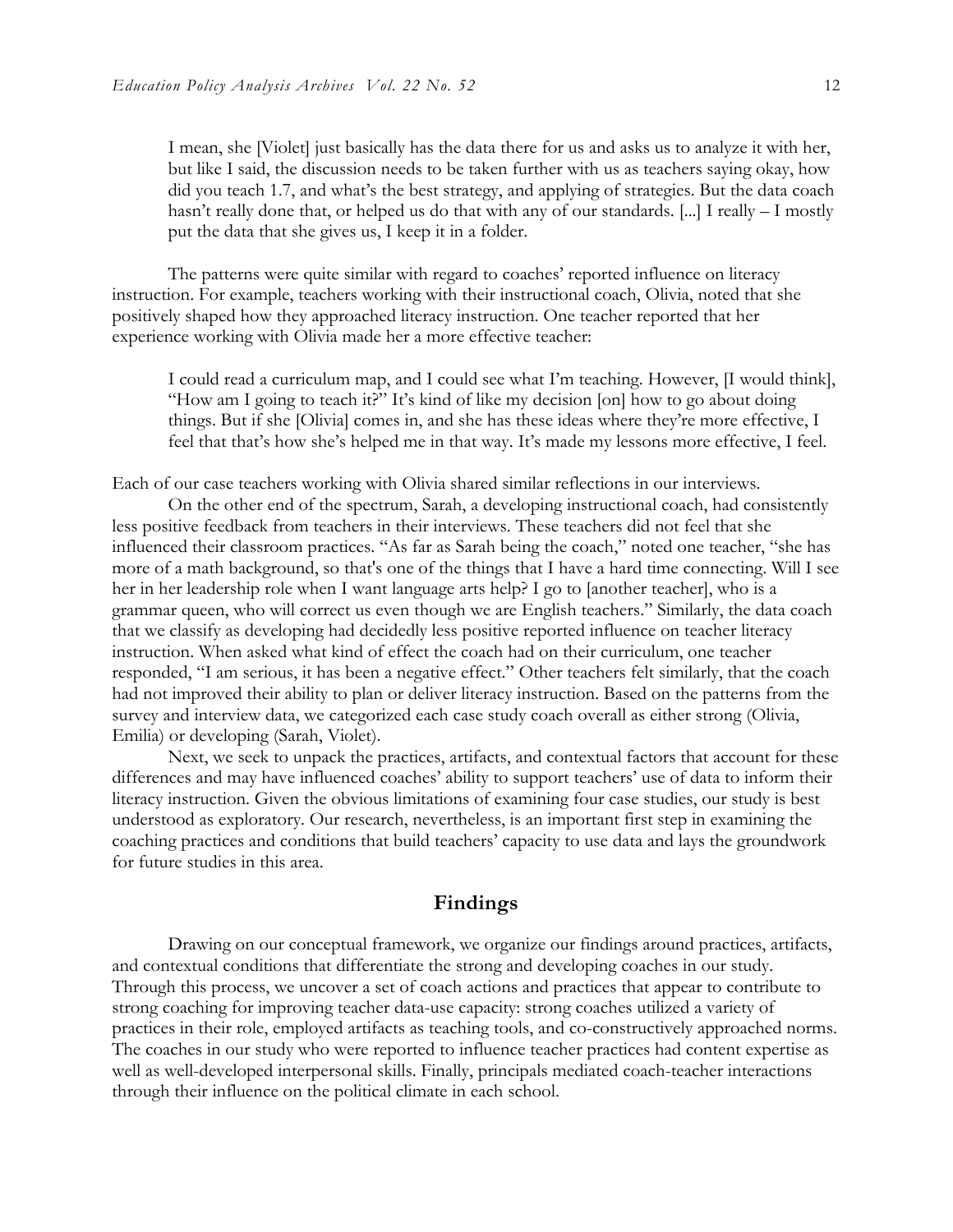#### **Practices to Support Teachers' Data Use**

Consistent with our conceptual framework, a core set of coaching practices appeared to contribute to capacity building for data use. This includes *assessing teacher needs* to create specific goals for data-use work with coaches, and *modeling* around data use, which involved both explaining and demonstrating ways to interpret, respond to, and act upon data. Coaches also *observed* teachers to monitor how they tried out or engaged in particular phases of the data-use cycle. *Providing feedback and sharing expertise* often involved suggested next steps for practice. *Dialogue and questioning* about data and instruction was a key practice providing teachers the necessary support to make changes in delivery (for more, see Marsh & Farrell, in press). Finally, all coaches engaged in *brokering* the divide between data and application through their ability to connect teachers to expertise and resources that support the data process, and to broker between different communities within schools or districts.

While both strong and developing coaches enacted these practices, they differed in the variety and frequency of practices employed (for more details on specific use of practices, Marsh, Bertrand, & Huguet, in press; Marsh & Farrell, in press). Our analysis of survey responses and interview and observation data indicate that strong coaches employed a broader range of practices with more frequency than did their developing counterparts.

For example, in our day of shadowing Olivia, we noted that she engaged in *all* of the practices in our conceptual framework. In the morning, she checked in with the principal about their upcoming staff meeting and what messages he would like her to convey to teachers about their upcoming state assessments (an instance of *brokering*). During this meeting, the principal indicated to us that Olivia was consistently moving around the campus: "You are going to need a pair of roller skates if you plan to keep up with Olivia all day." Following this interaction with the principal, Olivia briefly led a full staff meeting, where she fielded questions about the state test, and explained to teachers ways that they could continue to prepare students for this assessment. While walking back to her office from the meeting, Olivia spoke individually with teachers that she met in the hallway about their needs, mentioning specific books and resources she felt might assist them (*assessing teacher needs* and *sharing expertise*). Once in her office to prepare for the rest of the day, several teachers stopped by to discuss resources or current lessons that they were working on, and she provided them with articles and other tools they could use in the classroom (again, *providing feedback and sharing expertise*). She then *modeled* a lesson in one teacher's classroom, which she explained was based on a language arts state standard that the teacher was having difficulty delivering to her class, as identified through previous data analysis with Olivia. At the end of the period, Olivia met with the teacher to debrief the strategies used in the modeled lesson – such as utilizing a word wall and student questioning – and discuss how the teacher might use them on her own in the future (*providing feedback and sharing expertise*). Olivia later moved into a second classroom to *observe* a teacher deliver a lesson they had jointly developed. During this lesson, Olivia worked with a small group of four students who were struggling with the lesson content. Following the observation, she sat down with the teacher to review student work from the class period, identifying what was successful in the lesson delivery—based on her observations and their joint analysis of student learning demonstrated in their writing—and what the teacher might improve upon (*dialogue about data and instruction*). She then returned to her office briefly to print and staple a curricular calendar that she had developed for the language arts teachers during one of the monthly district meetings with other instructional coaches. Each calendar was complete with suggested resources for the teachers to utilize while planning their lessons (*sharing expertise and tools*). In sum, our day- long visit confirmed teachers' reports that Olivia engaged frequently in each of the practices outlined in the data-use framework.

In contrast, developing coaches in our study utilized a smaller set of practices with regularity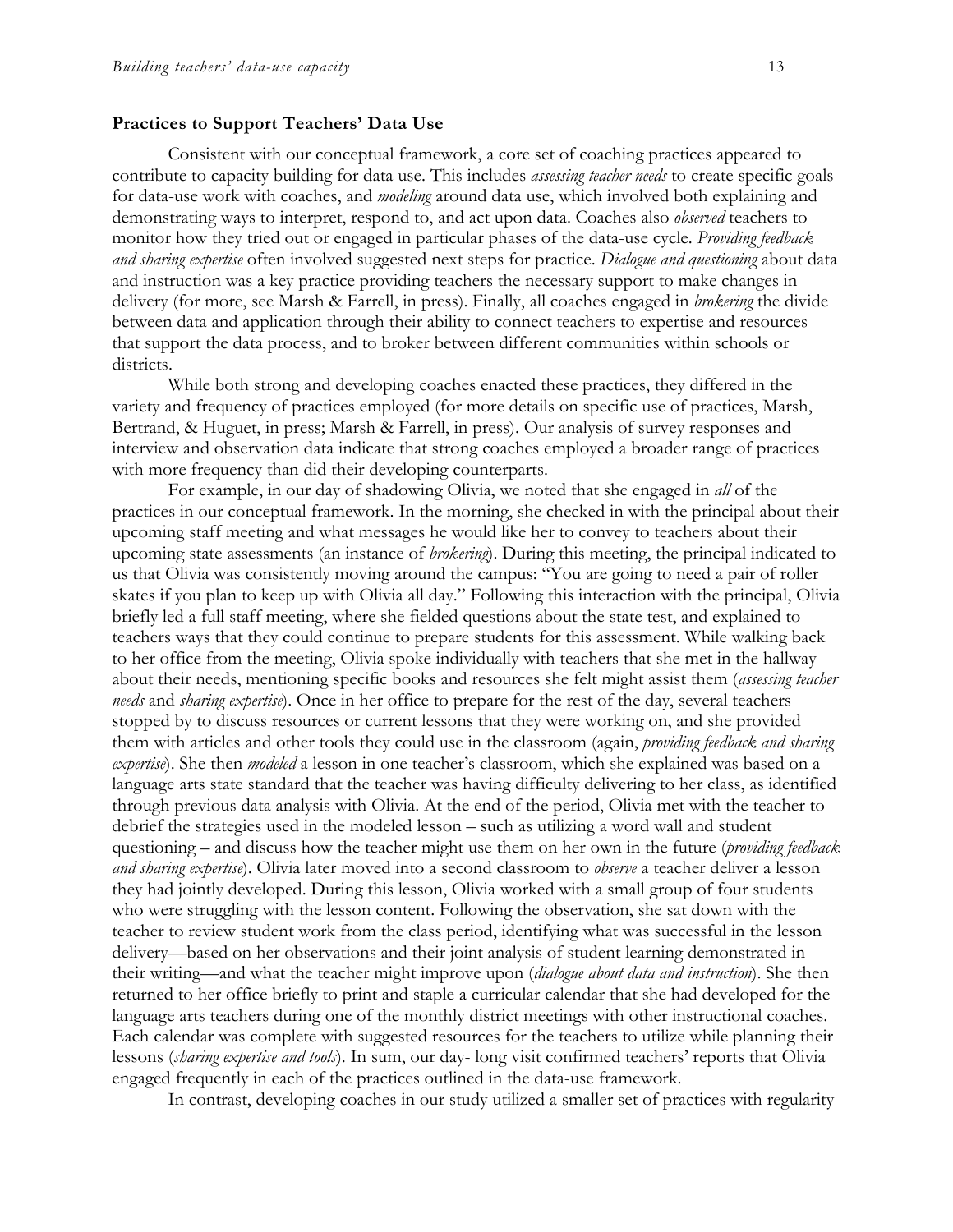and tended to apply them at the beginning, analysis stage of the data-use cycle. Sarah (instructional coach) and Violet (data coach) modeled data-use strategies, observed teachers using data strategies, and provided data use tools, but did not necessarily carry these practices into the later knowledge-development and instructional response stages of the data-use cycle. Unlike Olivia, they did not commonly model lessons or address how the data was related to particular instructional strategies. For example, one teacher at Valerie's school stated,

She just basically has the data there for us and asks us to analyze it with her, but like I said, the discussion needs to be taken further with us as teachers saying okay, well, how did you teach [standard] 1.7? And what's the best strategy? And applying the strategies. But the data coach hasn't really done that or helped us do that with any of our standards.

As this teacher argued, to complete the data-use cycle, the coach would have helped teachers translate information on student performance on an assessment to instructional responses, perhaps questioning how a teacher taught a particular standard and exploring other instructional options to address student needs reflected in the data. As we discuss later, the developing coaches' limited use of strategies tied to instruction (e.g., modeling and observing instruction, conducting dialogue about instruction, sharing content-area expertise) and limited involvement with carrying data analysis into the instructional realm may be related to their lack of expertise in the content area.

While Sarah and Violet were both reported to use a variety of strategies around data use, teachers in both of their schools often reported that these coaches' primary practice was one of brokering. For instance, Violet described her position early in the year to be a "sounding board" for teacher complaints. Rather than spanning boundaries between teachers and the administration to translate each party's expectations to the other, Violet was asked to enforce administrator- initiated projects that teachers found undesirable, e.g., district benchmark testing. For example, Violet explained that she worked with "A lot of angry teachers and resistant teachers, and things that don't sit well with teachers – the benchmark is one of those – that's a constant issue, [as is] knowing that you are powerless in changing it." While brokering is one component of the coaching position, it does not serve to directly influence classroom practice in the same ways as other practices such as assessing teacher needs and modeling practices that teachers may use to respond to data. Additionally, spending their time as "broker" may have limited their employment of other coaching practices, and may have created perceptions among teachers of the evaluative role of the coach, which may have caused reluctance among teachers to work with Sarah and Violet.

In sum, strong coaches Olivia and Emilia reportedly engaged in a diverse range of practices at varied stages in the data-use cycle. These two coaches were therefore able to support teachers in an assortment of ways, depending on teacher needs. Conversely, Sarah and Violet were more limited in the variety of interventions in which they engaged, focusing in particular on providing and analyzing student data, but not necessarily assisting teachers in carrying this information over into their instruction. Often, teachers referred to Sarah and Violet primarily as brokers between themselves and the administration. These findings indicate that it may not be a defined set of practices which, when utilized, set strong coaches apart. Rather, the difference may be in coaches' ability to engage in a diversity of practices and tailor them to particular teacher needs.

#### **Artifacts**

Coaches' interactions with teachers are also mediated by the types of artifacts used in their practice, including tools—which may be practical or conceptual, assisting actors to understand bigpicture concepts (Grossman et al., 1999)—and norms (e.g., guidelines for interactions between individuals and among groups) (Wenger, 1998).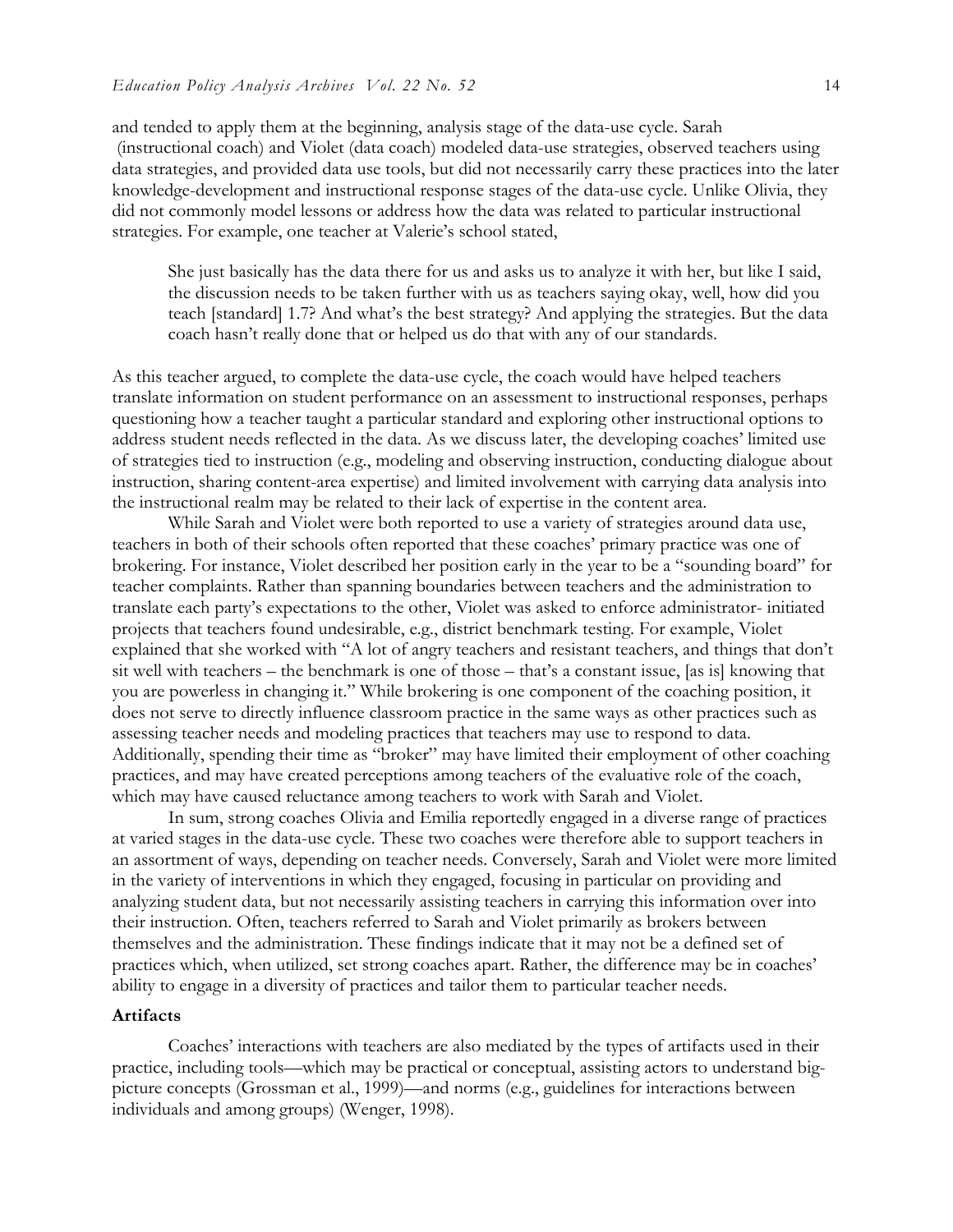**Tools**. Strong coaches provided scaffolding that allowed teachers to access tools on their own. For example, each school in our study employed a type of data management program for organizing and analyzing student scores. Olivia and Emilia taught teachers how to utilize this data software, so teachers could sort and analyze their own results, rather than providing them with pre-sorted printouts. For instance, a teacher that Emilia worked with explained:

Since I didn't know how to pull all of that data [on the data management system], she would then sit down with me and say, okay, let's look at your data, these kids are right on the cusp [of proficiency cutoff scores on an exam], they are ready to move in and expand. So she has actually helped me then learn how to identify them.

By modeling how to use these tools and teaching the underlying skills, these coaches may have fostered understanding and capabilities that teachers, unassisted, could apply to data analysis and practice in the future.

Developing coaches in our study also utilized the schools' data management system as a tool in their coaching practices, although they approached it differently. Sarah and Violet provided frequent "printouts" of student results. They disaggregated data using the software and presented teachers with graphs or charts, often color-coded, which simplified trends in the data for teachers' use. Teachers reported that the data Sarah provided were useful to assist them in understanding student performance. In an interview, one teacher showed us a color coded graph illustrating her class's performance on a recent assessment and explained, "Sarah generated this for us. She does all of these graphs we get from [the data management program]. And I just rate the data from there. But she actually generates these graphs, which actually they're great visuals for us." The graphs we were shown or told about at Sarah's school depicted within and between classroom results on teacher-created assessments, district benchmark assessments, and high stakes state tests, often disaggregated by state content standards or student characteristics.

For Violet, teachers reacted differently to reports that she generated from the data management system at her school. Two teachers mentioned that they were given too many handouts and often filed Violet's data printouts away without use. "I barely see her," said one teacher, "She goes to the data meeting. And then she gives us lot of paperwork, a lot of copies of data, and believe me, I have tons of papers and it's too much. ... I mostly put the data that she gives us – I keep it in a folder." While Sherman teachers viewed Sarah's dissemination of data reports as an asset, teachers were less approving at Violet's school, where they found the amount of paperwork disseminated to be overwhelming. In both cases, however, teachers interpreted their coaches' primary responsibility as providing disaggregated data. Neither Sarah nor Violet were reported to assist teachers in learning to access raw data or disaggregate data on their own.

In contrast to the depth with which the strong coaches employed tools, teachers working with Sarah and Violet reported limited influence on their practice, focused primarily on data access. While Olivia and Emilia provided access to data, they also taught teachers how to disaggregate and analyze data on their own, rather than providing them with already generated data reports, graphs, and tables. Given the utility of learning a skill, it was perhaps not surprising that teachers working with Olivia and Emilia were more likely to report that their coaches had strong influences on their data-use practices.

**Norms.** Across all four cases, group work norms were prevalent in coach-teacher interactions. However, strong coaches established these norms in ways that contrasted sharply with those of developing coaches. Notably, strong coaches approached norm-setting with little predetermined structure. For example, Sophia described norms as a "compromise," not a set of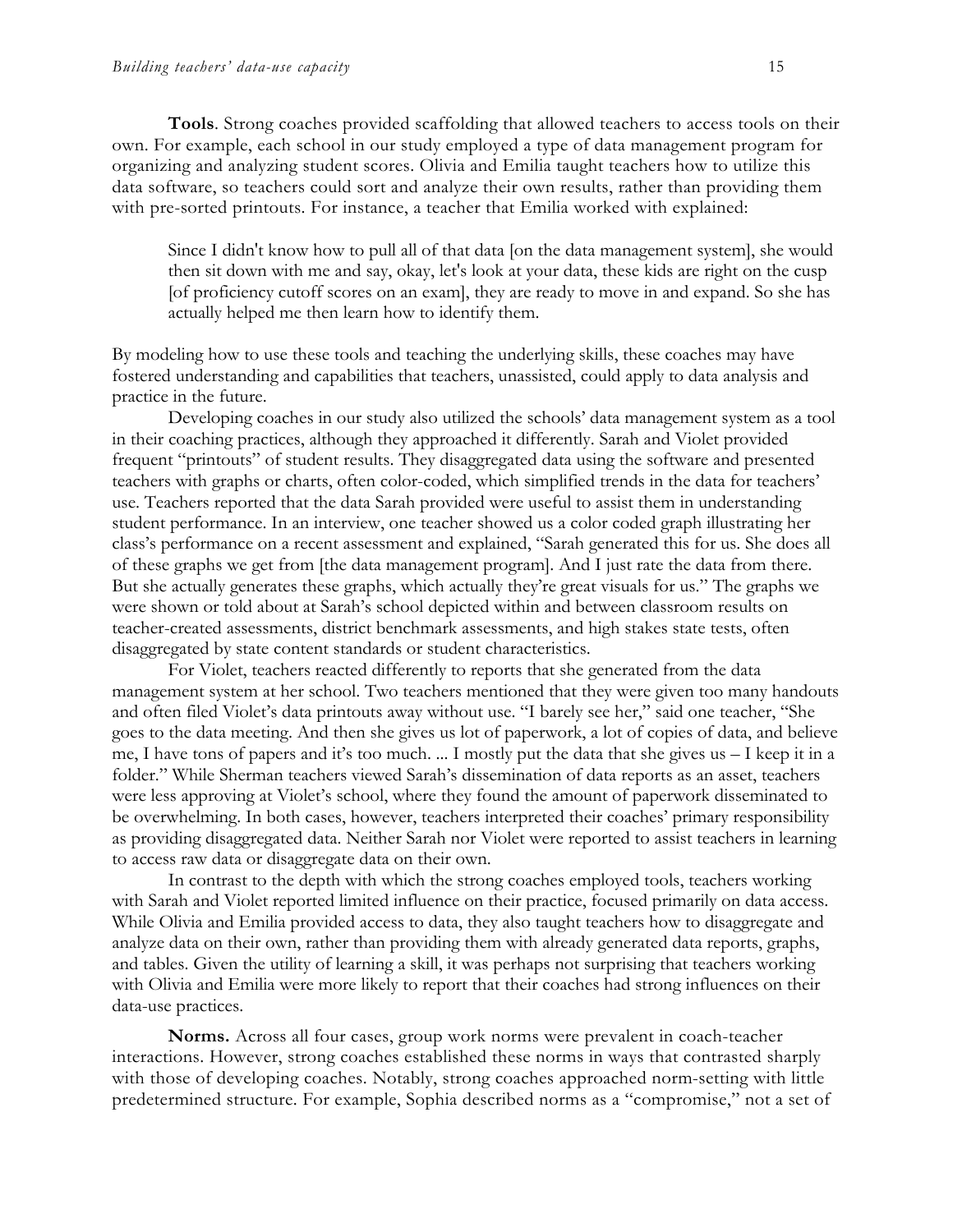guidelines for her to impose. Emilia also approached group norms collaboratively. One teacher recalled setting norms together during their first meeting of the year, "We spent some time on process norms of collaboration, setting our working agreements, doing those sorts of things." In Emilia's school, the teachers and the coach co-constructed norms for working groups.

The two cases of developing coaches lacked the same level of reciprocity in establishing norms. The PLC that Sarah led had been functioning for several years before her arrival, and it appeared that the norms had been set prior to her becoming the leader of the group. At the start of each meeting, teachers took turns reading these norms aloud in what appeared to be a perfunctory fashion (e.g., "We will begin and end on time," "We will listen respectfully"). While teachers working with Sarah did not appear to develop these group norms collaboratively, they nevertheless did not report any problems with them.

In contrast, norms created significant tension among Violet's Language Arts work group. A number of the teachers in this group had been working together for years – three of them for over a decade. Several teachers recounted a particular incident when they had a full day of group work scheduled, and Violet introduced norms she wanted to see followed for their collaboration. One teacher recalled,

The data coach brought in certain norms of collaboration, because she was worried that some teachers were not going to collaborate during the meeting, and she wanted to go through those [norms]. But that was taking a long time, and the teachers felt that it was being imposed on them, and they had a disagreement about the fact that [Violet] perceived that we wouldn't be able to collaborate. But we all felt that we could collaborate. So it felt like somebody was imposing their perceptions on who we were as a department team.

Violet's introduction of norms to the work team was not well received by teachers, as they resisted her attempt to enforce predetermined guidelines for group work. Teachers' negative response to this approach to norm-setting may have shaped their responses to subsequent interactions with their coach.

Taken together, data from the four case studies indicate that a coach's approach to artifacts may be as significant to their perceived effectiveness as the variety or type of artifacts that they use. In terms of tools, both strong coaches utilized a common tool – their schools' data management systems – to scaffold data analysis with teachers. This allowed teachers to access, understand, and analyze data even when they were not side by side with their coaches. On the other hand, developing coaches were more prone to provide teachers with reports of already disaggregated data. While teachers at Sarah's school found her data printouts and graphs to be useful, they did not indicate a high degree of influence on their data-use practice. Further, coaches at Violet's school found her dissemination of data to be cumbersome. Strong coaches also approached work norms more collaboratively than did developing coaches, building what appeared to be greater buy-in. Teachers may have been more open to working with coaches that included them in co-constructing the rules and procedures for their time together, rather than imposing their own ideals onto groups, as seen in Violet's case.

#### **Context**

As our framework and SCLT posit, learning takes place within a broader context (Schunk, 2008; Vygotsky, 1978), and multiple contextual conditions can mediate the capacity-building process of coaches and teachers (Marsh & Farrell, in press). Our analysis of the four cases indicates that intrapersonal and organizational factors play a particularly important role in mediating coach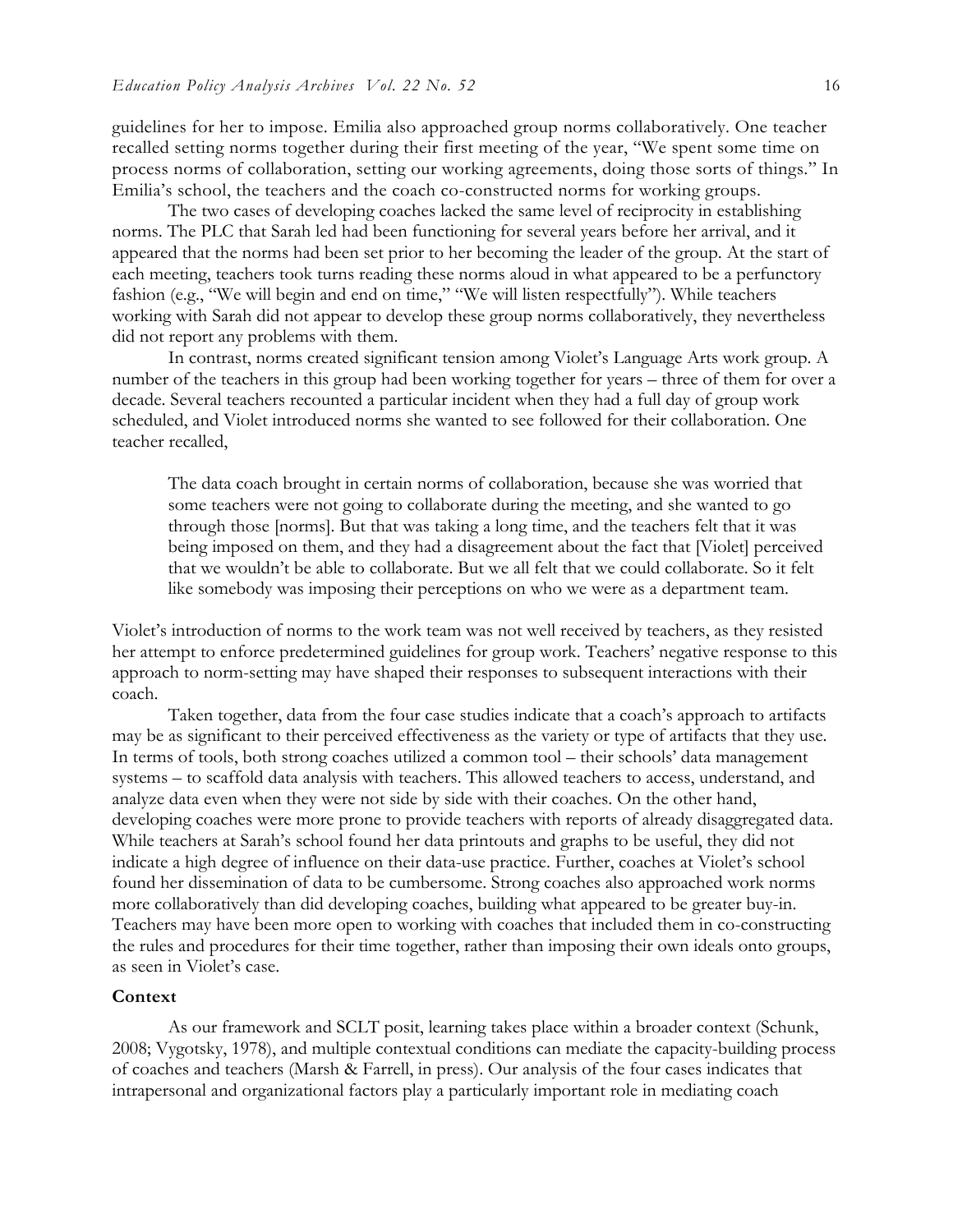interactions with teachers around data use.

**Intrapersonal factors.** While both coach and teacher characteristics can mediate datause capacity building, what stood out in our data were coaches' attributes. Two intrapersonal factors emerged as highly related to coaches' reported impact on teachers' literacy and data-use practices: coaches' content area and interpersonal expertise.<sup>4</sup>

*Content area expertise.* All four case study coaches were seen to have strong data expertise. However, our research indicated a very clear difference in literacy expertise between strong and developing coaches. The level of coach experience in language arts clearly related to teacher perceptions of coach credibility; of our four case coaches, Olivia (instructional coach) and Emilia (data coach) had strong backgrounds in teaching language arts, whereas Sarah (instructional coach) and Violet (data coach) came from math and science backgrounds (see Table 2). Given that the data-use cycle begins with a focus on data that later draws on content area knowledge and skills to translate information into actionable knowledge and instructional response, developing coaches may have demonstrated less influence on language arts teachers' data-use practices at the end of the cycle because of their limited knowledge, skills, and experience with literacy and literacy instruction*.*

For instance, teachers described Olivia as having extensive expertise in literacy instruction. They often cited her experience as a Language Arts teacher – which included six years in the classroom – as well as her knowledge of current literacy trends. One teacher stated that, "[Olivia] has all the experience. She has the time to look at research, she has all this time to look at techniques and [...] at other schools. So she has the knowledge, I see her as a go to person that has the knowledge to help me perfect my craft." Similarly, teachers spoke highly of Emilia's literacy expertise and her knowledge of the students and their needs; she taught in a variety of grade levels over six years. "She understands the content area," said one teacher working closely with Emilia, "and she knows how to [use] those lessons to increase the percentage in a certain standard when it comes to the data. She's been in the classroom for several years. She knows how to work with ELs. She knows that population." Across our cases, coaches' previous experiences appeared to greatly influence their credibility with teachers. Teachers reported seeking coaches' input when they saw them as well-informed and trustworthy sources of support, giving coaches the opportunity to intervene along more points along the data- use cycle.

Conversely, coaches Sarah and Violet did not have classroom experience in Language Arts. Sarah was not viewed as possessing strong content area knowledge; one teacher told us, "For language arts, I don't really see her as the expert. That was really rotten to say, but it's accurate. But if I had a question about math, I would go to her in a heartbeat." Because she had a mathematics background rather than literacy experience, teachers noted that they would reach out to fellow Language Arts teachers for assistance before approaching Sarah. Similarly, teachers at Cascades Middle School referenced Violet's lack of experience in literacy instruction, as she was previously a math and science teacher. "She is not an English teacher," said one teacher, "and I don't feel confident in asking her about that. She is not working with the students directly every day like I am. And I prefer to work with other teachers, not a person that is sitting in an office and dealing with data all the time." Teachers at these schools were not interested in seeking coaches' advice or support for responding to data, limiting coaches' opportunities to influence teachers' practice in all stages of the data-use cycle. As such, it is not surprising that teachers were less likely to report that Sarah and Violet influenced their instructional practices or their use of data to improve teaching

 <sup>4</sup> For further discussion of the influence of expertise on capacity-building for data use, see Marsh, Bertrand, & Huguet, in press.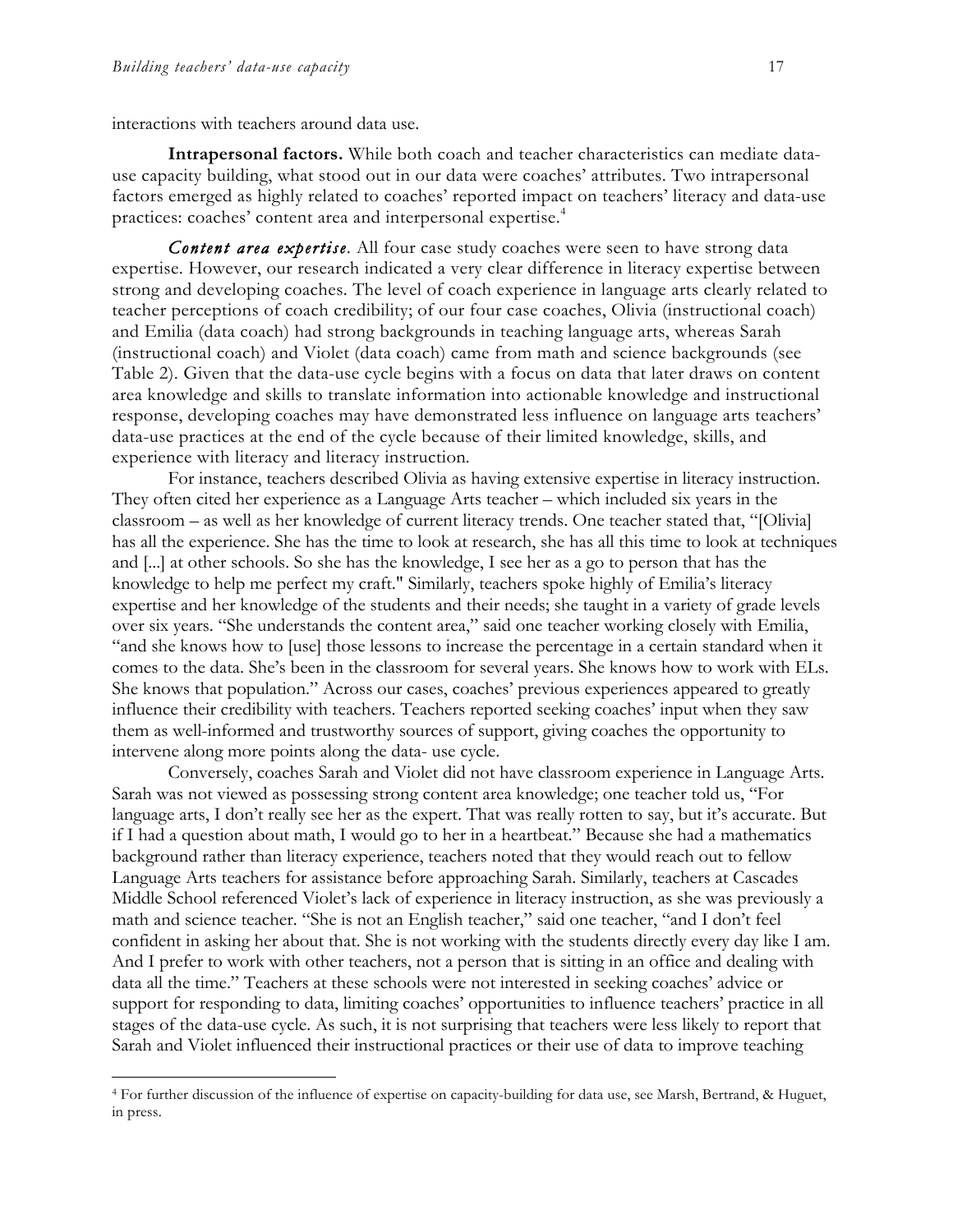#### practices.

*Interpersonal expertise.* Consistent with past research, a coach's ability to work with adult learners also appeared to influence coach-teacher interactions (Marsh et al., 2008). Our cases confirm the importance of interpersonal knowledge and skills as a mediating factor in coaches' efforts to build teachers' data-use capacity—a process that for some teachers may be highly sensitive and threatening, in which one's performance is being judged, often publicly, by an analysis of student data.

On one end of the spectrum, teachers consistently praised Emilia's interpersonal skills. Before becoming a data coach, she worked as a mentor for new teachers undergoing their credentialing process, and teachers felt that Emilia's supportive skills carried across to this position. Teachers noted Emilia's ability to play the role of "site mentor." Similarly, teachers reported that Olivia had strong interpersonal skills. They mentioned on multiple occasions that she was highly accessible, made them feel as if she cared about their needs and their students, and did not react in ways that could be perceived as condescending. One teacher explained:

I think it stems more to her personal skills. She is always available, always approachable; she has great feedback, that's not negative or condescending or condemning, but very constructive and positive. She is understanding. [She is] very forthcoming with strategies and problem solving skills, things that are logical and make sense.

Across the board, teachers working with Olivia reported feeling comfortable working with her, even in regards to sensitive data topics.

Olivia demonstrated a refined expertise in working with adult learners. She differentiated between using "heavy" and "light" coaching techniques which she had learned from professional reading, and utilized them while working with teachers. She described the difference between the approaches:

[C]oaching light has more to do with being a support person, providing resource[s], gathering text, demo-ing lots of lessons, doing a lot of the work.... You're being the friend; you're being helpful; you're being supportive, which is part of the coach role. But on the heavy side, you're analyzing their practice; you're forcing them to reflect. You're asking them questions that push their comfort level.

Olivia found that teachers responded positively to light coaching techniques in the one-on-one setting. She utilized a heavier approach when working with groups of teachers, where she required teachers to reflect on the root causes of observed differences in student data across classrooms. Adding to these interpersonal skills, Olivia was also purposeful in how she physically interacted with teachers and how these movements affected teacher's responses and receptiveness to their work together (for a more detailed explanation of Olivia's approach to coaching, see Marsh, Bertrand & Huguet, in press). She explained,

A lot of times I find that I lower myself or I kind of do this. [*She stood up from the table, approached the interviewer, and crouched down.*] And it's the weirdest thing, but I do think it's better than this type of thing [*stood up, leaned over the interviewer*], physically. It's just something I've noticed in myself that I do when you're looking at something like [student test results].

In contrast, developing coaches varied in their interpersonal skills. Although teachers did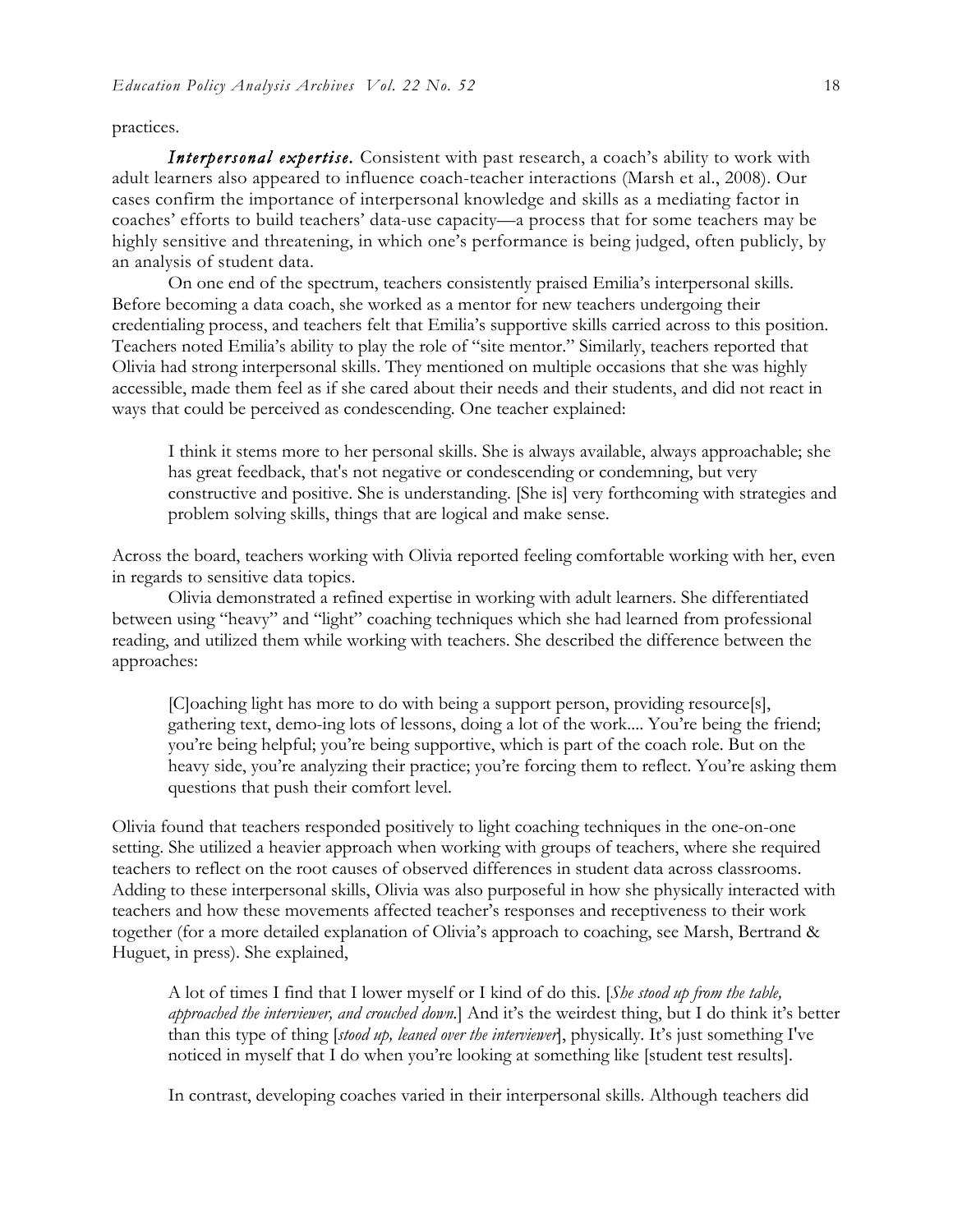not describe Sarah as particularly strong or weak in her ability to work with adult learners, her principal summarized her ability by noting, "Sometimes she'll let teachers say whatever it is they want, and I think that building confidence is part of working with adults, and she's getting better with that as she goes." Sarah's interpersonal skill set was still developing and appeared to have neither positive nor negative effects on her interactions with teachers. In contrast, Violet appeared to lack skills and knowledge of how to work with adult learners and as a result, teachers indicated an extreme lack of trust in her. Although Violet was perceived to be a data expert, because teachers found her difficult to work with, she was largely unable to utilize this expertise. As one teacher explained, "As far as [data] goes, anything you need help with on the computer, she is a whiz kid. She is good, she is good. But not in a million years would I go to her and ask her advice." For example, after Violet attempted to introduce collaborative norms to an experience group of Language Arts teachers, as described earlier, her relationship with the teachers became rife with conflict. At one point in the year, the principal pulled Violet from working directly with teachers because their interactions became too problematic.

Violet provides a clear example of how a lack of interpersonal skills and understanding of how to work with adult learners can inhibit coach-teacher interactions. Without this foundational set of skills and the interpersonal trust that emerges from them, one can imagine how difficult it would be for teachers to learn much from working with such a coach. While a lack of literacy expertise prevents one from providing guidance later in the data cycle (moving from knowledge to response), poor interpersonal skills limit coach interactions at every step of the process.

**Organizational factors***.* School contextual factors also mediated the work of coaches. In particular, the interaction of two key factors appeared to greatly influence coach-teacher interactions: political forces and administrators' support for coaches. Although power struggles among staff members in some cases thwarted coaching efforts, supportive principals were often able to mediate these school politics in ways that enabled coach-teacher relationships to thrive.

School site politics frequently shaped the nature of coaching relationships observed across sites—although playing a very different role for each of the four cases in our study. In Green Middle School, there were several teachers who did not work with Olivia. These teachers were resistant to having a coach observe their classrooms or provide recommendations on their practice. Olivia navigated this situation by continuing to offer support to these teachers, but not compel them to work with her. This was possible because Olivia was supported by the school's administrative team, who did not want her assistance to be seen as an obligation resented by teachers, the decision allowed Olivia to largely bypass political issues, as she was not expected to intervene with nonreceptive teachers. As such, she concentrated her efforts on the many willing participants, who welcomed her intervention. By directing Olivia to focus on teachers interested in her assistance, the administrative team avoided power struggles that could have emerged between Olivia and a select number of teachers at the school.

A complex dynamic between political climate and administrative leadership was also evident in our other case schools. In the year our study was conducted, Emmons Middle School, where Emilia worked, received a new administrative team and was recovering from what many characterized as an environment of "political issues and distrust" the year before. "Things got really toxic last year between the assistant principal and the principal," explained the principal, "the admin team was just at each others' throats. [We came] into that atmosphere and are trying to keep it positive, and for the most part I think we are in a good place, but every once in a while, it will come to the surface again." In light of past struggles at the school, the new principal was hyper-aware of politics occurring within teams and between teachers, and worked closely with the English department to quell surfacing problems. Mid-year, the principal made staffing changes to the team,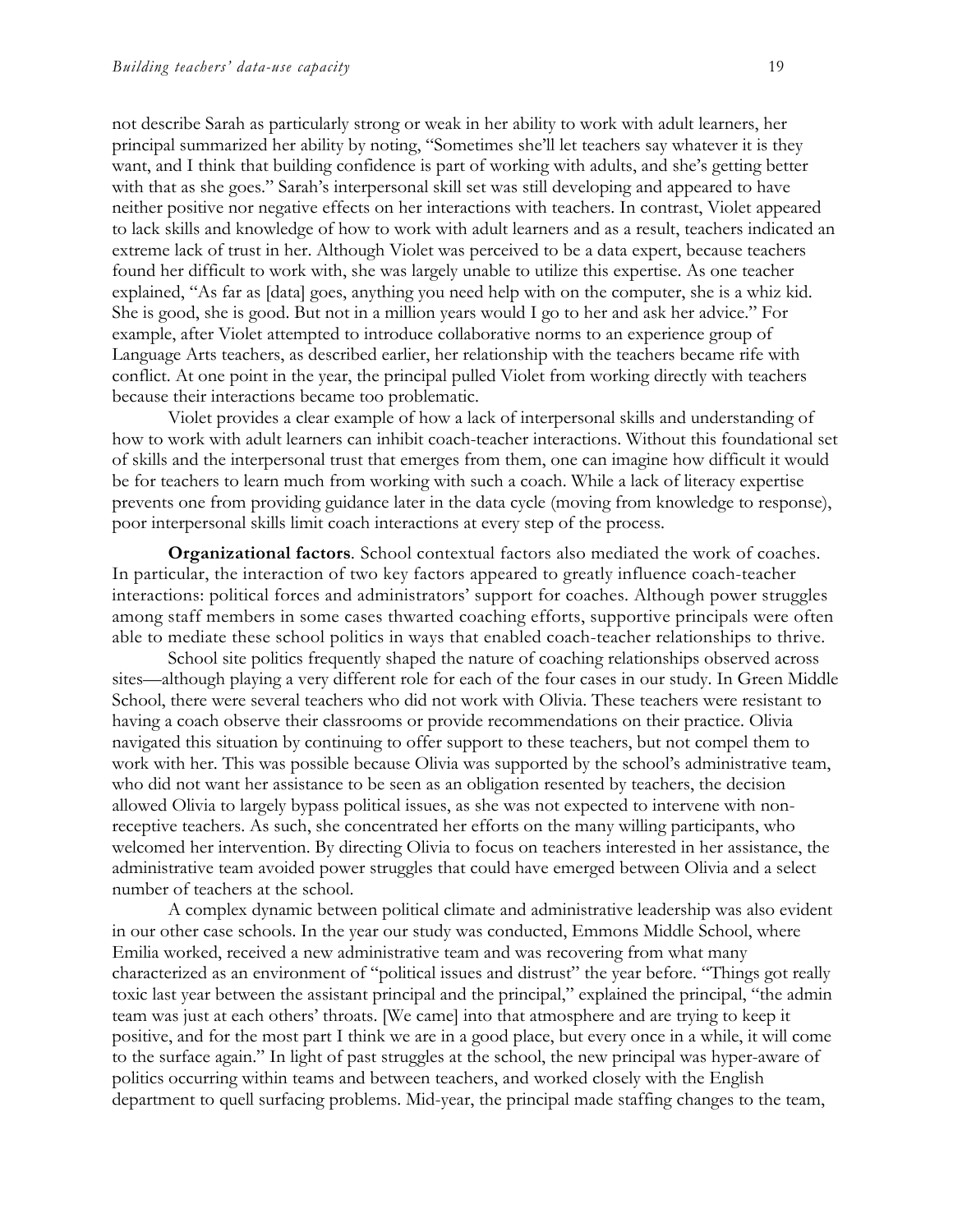moving teachers in an attempt to create better collaboration. This principal's proactive approach to addressing power dynamics may have allowed Emilia to focus on building relationships with teachers, rather than navigating the political landscape.

In contrast, the political climate at Sarah's school affected her position as coach. Sarah's primary challenge was that, as mentioned earlier, a number of teachers felt she was unqualified. Complicating this issue, Sarah was seen to have a close relationship with the school principal, who had selected her for the position, and teachers generally perceived her role as brokering between administration and teachers. As a result, power struggles ensued within the English department. One teacher asserted that she, not Sarah, was the "instructional lead" of the department's working group. Stating that Sarah could be considered the lead when it came to data analysis, this teacher considered herself the instructional expert on the team. This teacher's struggle for control of the learning community may have undermined Sarah's position as instructional coach. The principal at this school was decidedly hands-off with the department, and trusted them, including Sarah, to operate as they wanted. In response, Sarah began releasing some of her instructional coach responsibilities to the other teachers on the English team, in what could be seen as passively avoiding political confrontation. There was little recognition of this by the school principal, who throughout the year insisted that Sarah was the leader within that teacher group. Bypassing direct instructional assistance in this case may have prevented political conflict but also limited opportunities for Sarah to build teacher capacity.

Finally, Violet faced multiple political tensions within Cascades Middle School. Teachers at the site were not supportive of the district's push to use data such as district benchmark and state assessments to guide instruction and therefore resistant to working with the coach around these test results. Teachers felt that Violet pushed her own agenda when working with them, that she was not able to admit when she made a mistake, and that she did not respect their experience as long-time Language Arts teachers. To add to this environment, the principal at Cascades Middle School was also struggling to gain teachers' confidence. He was described as secretive, and teachers explained a lack of trust in his leadership. Midyear, the principal directed Violet to discontinue working directly with teachers because of the conflict that doing so created. When interviewed about what had led to this situation, one teacher responded that Violet had offended "the wrong teacher," a woman who had been working at the school for decades and had close ties with a number of other staff members. The principal's actions earlier in the year, requiring Violet to guide teachers in unpopular tasks, increased internal resistance to her and her position. One can imagine other approaches that may have more productively navigated the situation (e.g., mediating the relationship with teachers). Through the principal's decisions, tensions between Violet and the English teachers did not decrease, yet she was also unable to perform her duties as required as a coach.

In summary, school administrators facilitated or constrained coaches' interactions with teachers by structuring their job with sensitivity to the school's political environment and power dynamics. In the case of Olivia, the principal allowed her to avoid political confrontation by directing her to work primarily with teachers who were open to her assistance, whereas Emilia's principal intervened by maintaining a close watch on interactions between teachers and the coach. These organizational conditions appeared to shape coach-teacher relationships and teachers' reports of coach influence on their instructional and data-use practices. 5

In contrast, Sarah and Violet were not seen to have strong effects on teacher practices', but were also limited in their ability to utilize their coaching potential by their context. Sarah's principal

 <sup>5</sup> We recognize that Olivia's scope of influence was limited by only working with the receptive teachers, which we will return to in the discussion.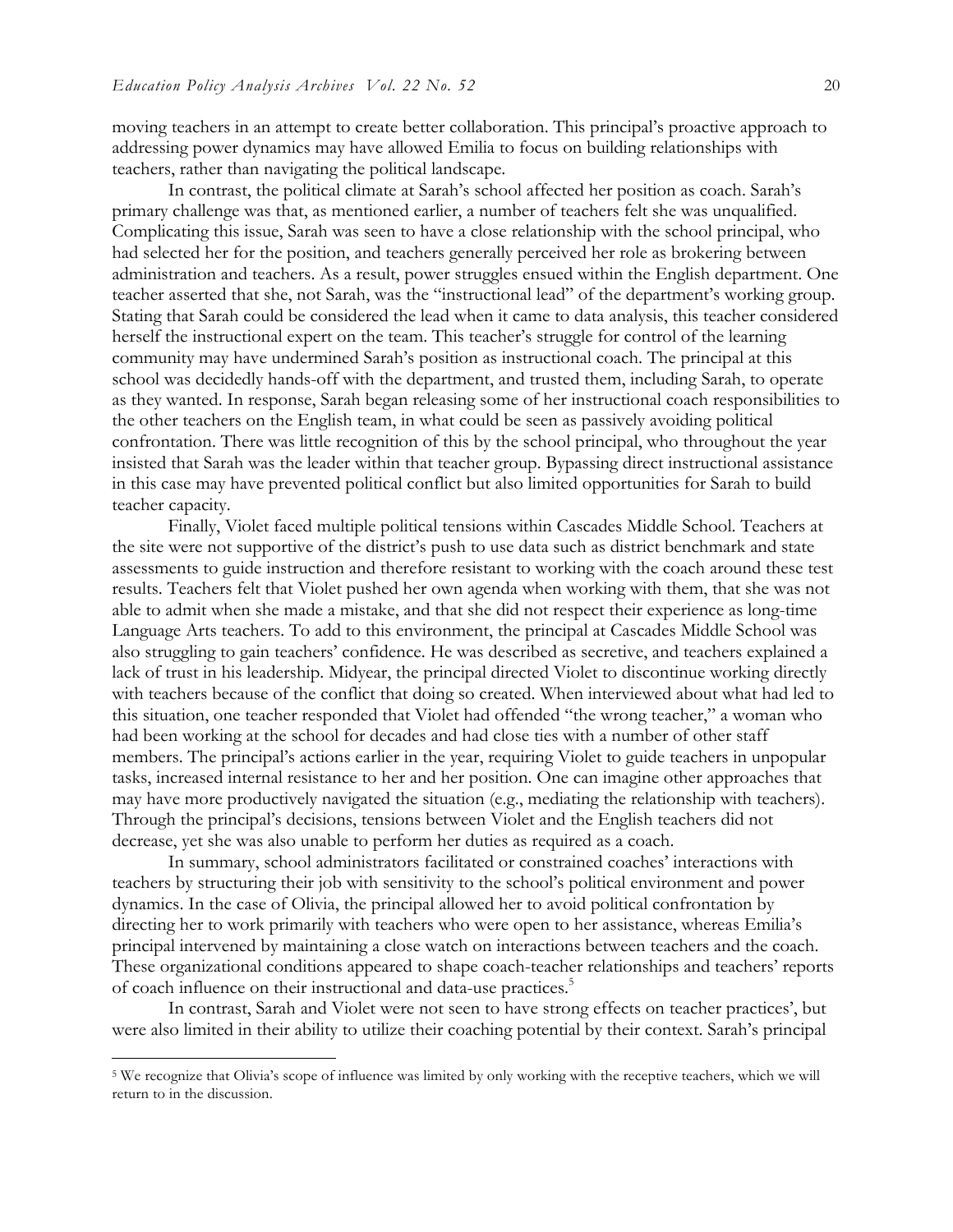was hands-off, allowing other teachers' struggles for dominance within the group to limit her work with English teachers. In Violet's case, the political tensions—combined with her personal challenges in working with others—stifled her role as coach, and the principal, mired in his own set of political challenges, was simply unable to mediate in ways to preserve coach- teacher relationships. The political environment itself had an impact on the coaching practice, and as we see, administrators mediate such a force in multiple ways with mixed results.

## **Implications for Practice, Theory, and Future Research**

Because of their prevalence in American schools, coaches are in a position to affect teacher practice on a wide scale. With an increased demand for teachers to use data to guide their instruction, coaches are a potential lifeline to building requisite skills and knowledge that help teachers access, interpret, and respond to data in ways that yield improvements in teaching and learning. As our research demonstrates, however, not all coaches are equally successful in building teacher data-use capacity. As districts and schools continue to invest in coaching, there is great potential to channel their roles to improve data use for instruction. Our research uncovered a set of practices and conditions that may help guide schools and districts in achieving this potential.

First, our two "strong" coaches drew on a large repertoire of practices and artifacts to tailor assistance to individual teachers. They assessed teacher needs and employed a wide variety of practices to fill the gaps in teacher knowledge and skills. They utilized a diverse set of tools targeting all stage of the data-use cycle, and viewed group norms as valuable only if co- constructed. In contrast, developing coaches were limited in the number of practices that they regularly engaged in with teachers. They presented tools – such as disaggregated charts of student data – to assist teachers, but did not necessarily support them on how to disaggregate data on their own. In some cases, the developing coaches were seen as "imposing" rules and norms upon the teachers. As such, coaches – and professional development for coaches – should consider development in a variety of practices relevant to all phases of the data-use cycle. They may also need to attend to the importance of approaching their roles collaboratively, building norms with their teachers rather than imposing them, and scaffolding their work with teachers.

Second, our findings indicate that strategies and environments conducive to successful data coaching are no different than those needed for successful instructional coaching. In an educational landscape that prioritizes data use in every subject, formal job titles that may technically define a different set of responsibilities and purposes – such as *instructional* coach and *data* coach – may not differ extensively in practice. Strong coaches of both types engaged in similar practices and relationship building. While coaches with a strong data background may be skilled in intervening at early stages of the data-use cycle, such as providing access to disaggregated data, our research indicates that other areas of expertise are necessary. Therefore, when recruiting and selecting coaches to build data-use capacity, districts and schools may want to consider more than data skills in their potential hires. Instructional content knowledge, strong interpersonal expertise, and knowledge of adult learning are likely needed for coaches to successfully support teachers in using data to inform instructional decision making.

Finally, strong coaches were supported by principals who helped them navigate the political landscapes at their schools. Principals and districts would benefit from further attending to how the duties of the coaching position interact with existing social structures and power dynamics. This may be especially critical when student learning data are involved. Analyzing and responding to data may be highly sensitive and threatening for some teachers, particularly when one's performance is being judged, often publicly, i.e., as part of an analysis of trends in student learning. Principals' relationships with data or instructional coaches may be especially critical in times where data are seen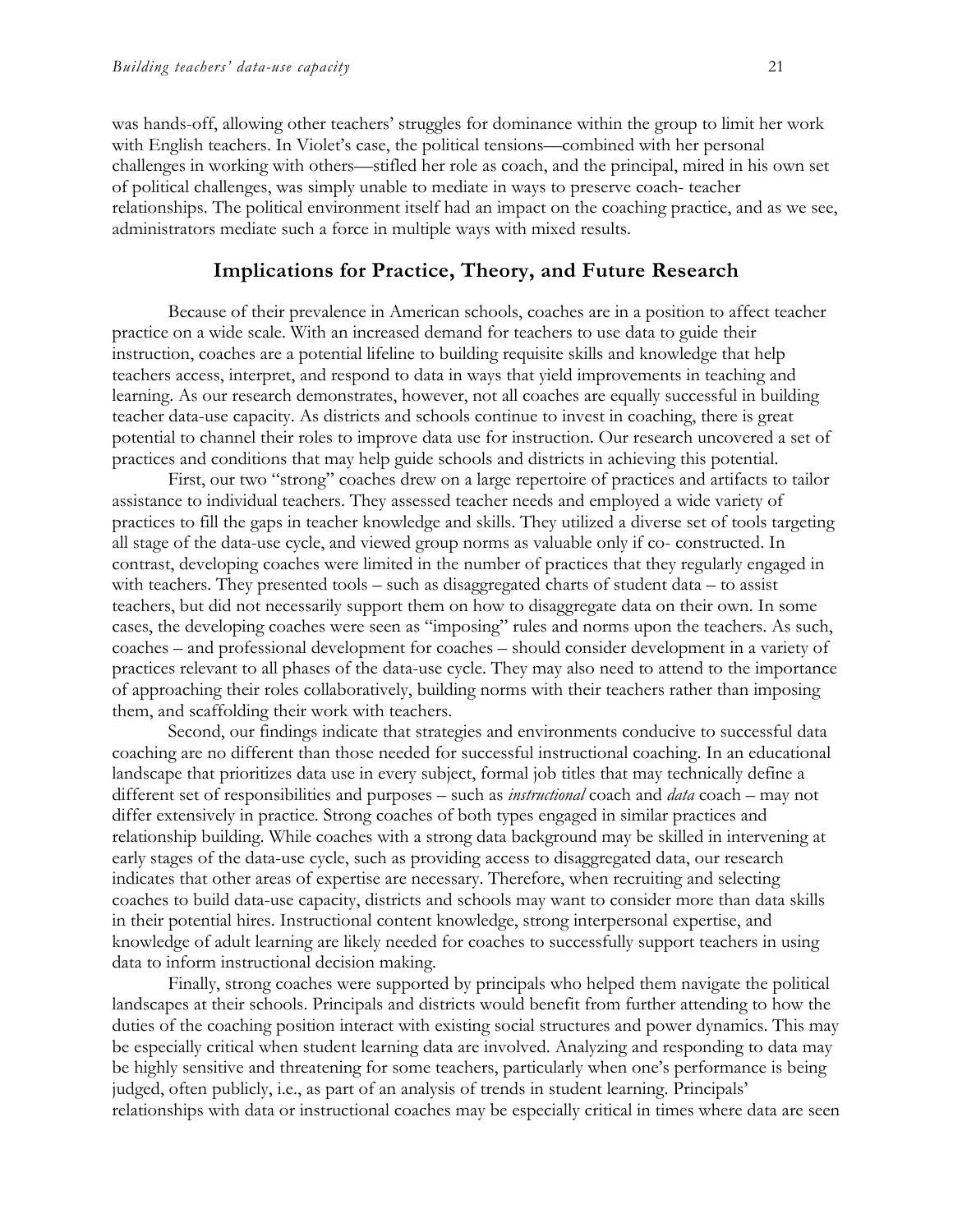as connected to influence, power, advantage, or evaluation.

Our research also contributes a theoretically driven conceptual framework to the largely atheoretical body of research on supporting teachers' data use. Specifically, SCLT provides a useful lens for understanding how coaches can best support teachers' use of data. Through this lens, capacity building is not conceived of as the transmission of a set of skills and body of knowledge, but instead as a learning process in which individuals make sense of information and construct new knowledge through activity and social interactions (Vygotsky, 1978). Taken together, the analysis of our four cases offers important insights into the coaching practices and conditions that enable such a learning process.

This research leaves us with other unanswered questions worthy of future research. Our study confirms that administrators can help coaches navigate school politics by restructuring their roles. However, if leaders avoid political conflict by allowing a coach to only work with teachers who are welcoming of the intervention, there will always be a group of teachers who are not receiving the intervention. If a coach or administrator wants to build capacity of an entire faculty, what strategies can effectively reduce teacher resistance and build buy-in? In addition, SCLT suggests that coaches are learning from teachers just as teachers are learning from coaches. What do we know about the coaches' own learning cycle as related to their practice? Practitioners would benefit from further research linking these aspects of a coach's role with growth in teacher skills. Although these and other questions remain, our research is an important first step in examining the coaching practices and conditions that build teachers' capacity to use data and lays the groundwork for future studies in this area.

#### **References**

- Ackoff, R. L. (1989). From data to wisdom. *Journal of Applied Systems Analysis, 16*(1), 3-9.
- Bean, R. M., Draper, J. A., Hall, V., Vandermolen, J., & Zigmond, N. (2010). Coaches and coaching in Reading First schools: A reality check. *The Elementary School Journal*, *111*(1), 87-114.
- Bean, R. M., & Eisenberg, E. (2009). Literacy coaching in middle and high schools. *Literacy instruction for adolescents: Research-based practice,* 107-124. New York: Guilford Press.
- Beaver, J. K. & Weinbaum, E. H. (2013). State test data and school improvement efforts. *Educational Policy*, *X*(X), 1-26.
- Black, P., & Wiliam, D. (1998). *Inside the black box: Raising standards through classroom assessment*. London, UK: GL Assessment.
- Brown, D., Reumann-Moore, R., Hugh, R., Du Plessis, P., & Christman, J. B. (2006). *Promising InRoads: Year one report of the Pennsylvania high school coaching initiative*. Philadelphia: Research for Action.
- Camburn, E., Kimball, S., & Lowenhaupt, R. (2008). Going to scale with teacher leadership: Lessons learned from a districtwide literacy coach initiative. *Effective Teacher Leadership: Using Research to Inform and Reform*, 120-143.
- Carlisle, J. F., & Berebitsky, D. (2011). Literacy coaching as a component of professional development. *Reading and Writing: An Interdisciplinary Journal, 24*(7), 773-800.
- Coburn, C. E., & Turner, E. O. (2011). Research on data use: A framework and analysis. *Measurement: Interdisciplinary Research & Perspective, 9*(4), 173-206.
- Coburn, C. E., & Turner, E. O. (2012). The practice of data use: An introduction. *American Journal of Education, 118*(2), 1-14.
- Coburn, C. E. & Woulfin, S. (2012). Reading coaches and the relationship between policy and practice. *Reading Research Quarterly, 47*(1), 5-30.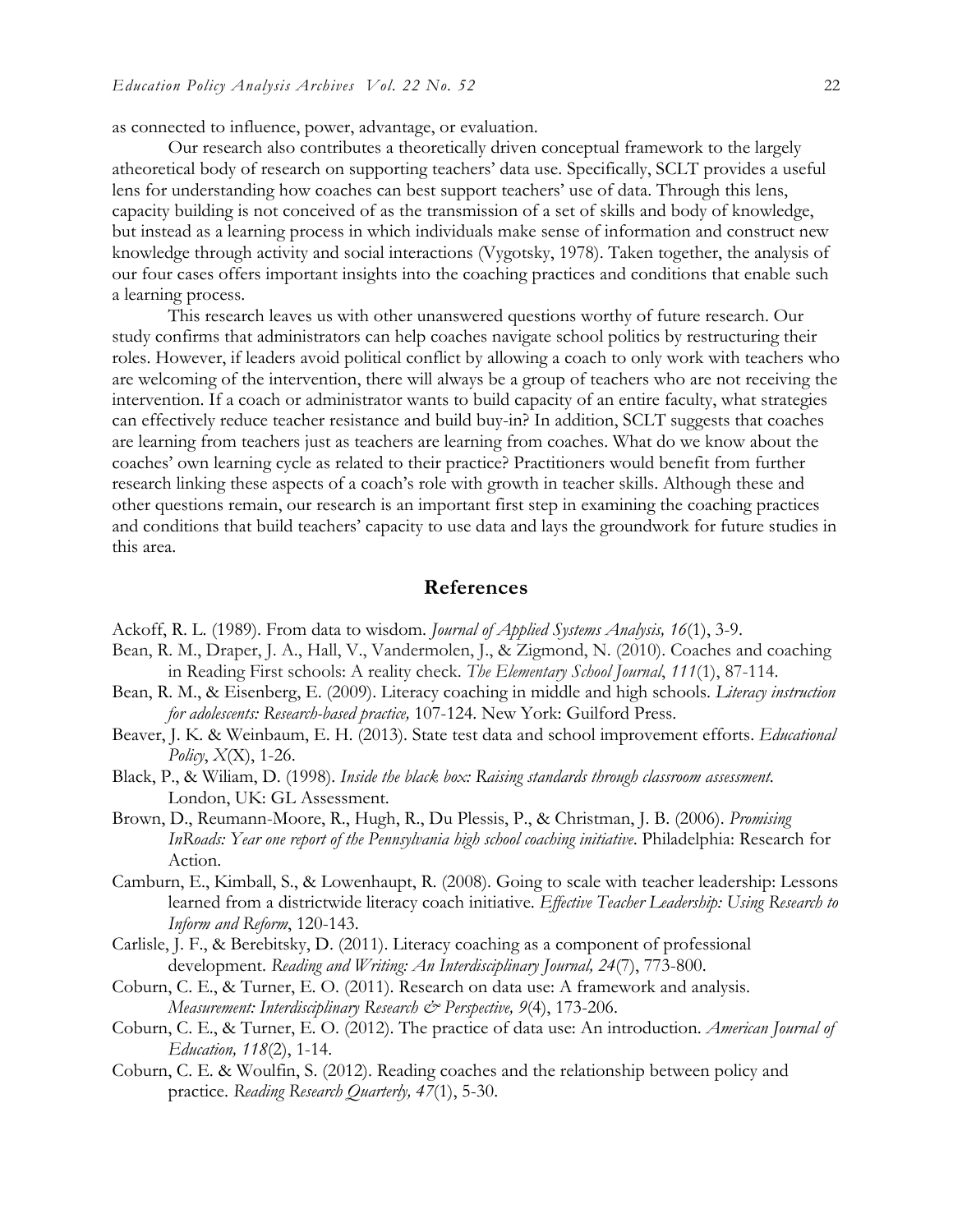- Cohen, D. K., & Hill, H.C. (2000). Instructional policy and classroom performance: The mathematics reform in California. *Teachers College Record, 102*, 294-343.
- Cosner, S. (2012). Leading the ongoing development of collaborative data practices. *Leadership and Policy in Schools, 11(*1): 26-65.
- Collins, A., Brown, J., & Holum, A. (1991). Cognitive apprenticeship: Making thinking visible. *American Educator, Winter*, 1-18.
- Cronen, S., Eaton, M., Kurki, A., Ludwig, M., Jones, W., Uekawa, K., ... & Silverberg, M. (2008). *The impact of two professional development interventions on early reading instruction and achievement*. National Center for Education Evaluation and Regional Assistance.
- Daly, A. J. (2012). Data, dyads, and dynamics: Exploring data use and social networks in educational improvement. *Teachers College Record*, *114*(11), 1-38.
- Datnow, A., Park, V., & Kennedy-Lewis, B. (2012). High school teachers' use of data to inform instruction. *Journal of Education for Students Placed at Risk, 17*(4), 247-265.
- Ertmer, P. A., et al. (2005). Professional development coaches: Perceptions of critical characteristics. *Journal of School Leadership, 15*(1), 52-75.
- Farrell, C. (In press). Designing school systems to encourage data use and instructional improvement: A comparison of school districts and charter management organizations. *Educational Administration Quarterly.*
- Frost, S., & Bean, R. M. (2006). *Qualifications for literacy coaches: Achieving the gold standard.* Retrieved September 21, 2013, http://www.literacycoachingonline.org/briefs/LiteracyCoaching.pdf
- Gallucci, C., Van Lare, M. D., Yoon, I. H., & Boatright, B. (2010). Instructional coaching: Building theory about the role and organizational support for professional learning. *American Educational Research Journal, 47*(4), 919-963.
- Galm, R., & Perry, G. (2004). Coaching moves beyond the gym. *Journal of Staff Development, 25(*2), 1-4.
- Goertz, M. E., Oláh, L. N., & Riggan, M. (2009). *From testing to teaching: The use of interim assessments in classroom instruction.* Philadelphia, PA: The Consortium for Policy Research in Education, University of Pennsylvania.
- Grossman, P., Smagorinsky, P. & Valencia, S. (1999). Appropriating tools for teaching English: A theoretical framework for research and learning to teach. *American Journal of Education, 108*(1), 1-29.
- Hamilton, L. S., Halverson, R., Jackson, S., Mandinach, E. B., Supovitz, J. A., & Wayman, J. C. (2009). *Using student achievement data to support instructional decision making.* Washington DC: National Center for Educational Evaluation and Regional Assistance, IES, U.S. DOE.
- Herman, P., Wardrip, P., Hall, A., & Chimino, A. (2012). Teachers harness the power of assessment: Collaborative use of student data gauges performance and guides instruction. *Journal of Staff Development, 33*(4), 26-29.
- Heritage, M., Kim, J., Vendlinski, T., & Herman, J. (2009). From evidence to action: A seamless process in formative assessment? *Educational Measurement: Issues and Practice, 28*(3), 24-31.
- Ikemoto, G. S., & Marsh, J. A. (2007). Cutting through the "data-driven" mantra: Different conceptions of data-driven decision making. *Yearbook of the National Society for the Study of Education, 106*(1).
- Kerr, K. A., Marsh, J. A., Ikemoto, G. S., Darilek, H., & Barney, H. (2006). Strategies to promote data use for instructional improvement: Actions, outcomes, and lessons from three urban districts. *American Journal of Education, 112*(2), 496-520.
- Knapp, M. S. (2008). How can organizational and sociocultural learning theories shed light on district instructional reform? *American Journal of Education, 114*(4), 521-539.
- Knight, J. (2006). Instructional coaching. *School Administrator, 63*(4), 36-40.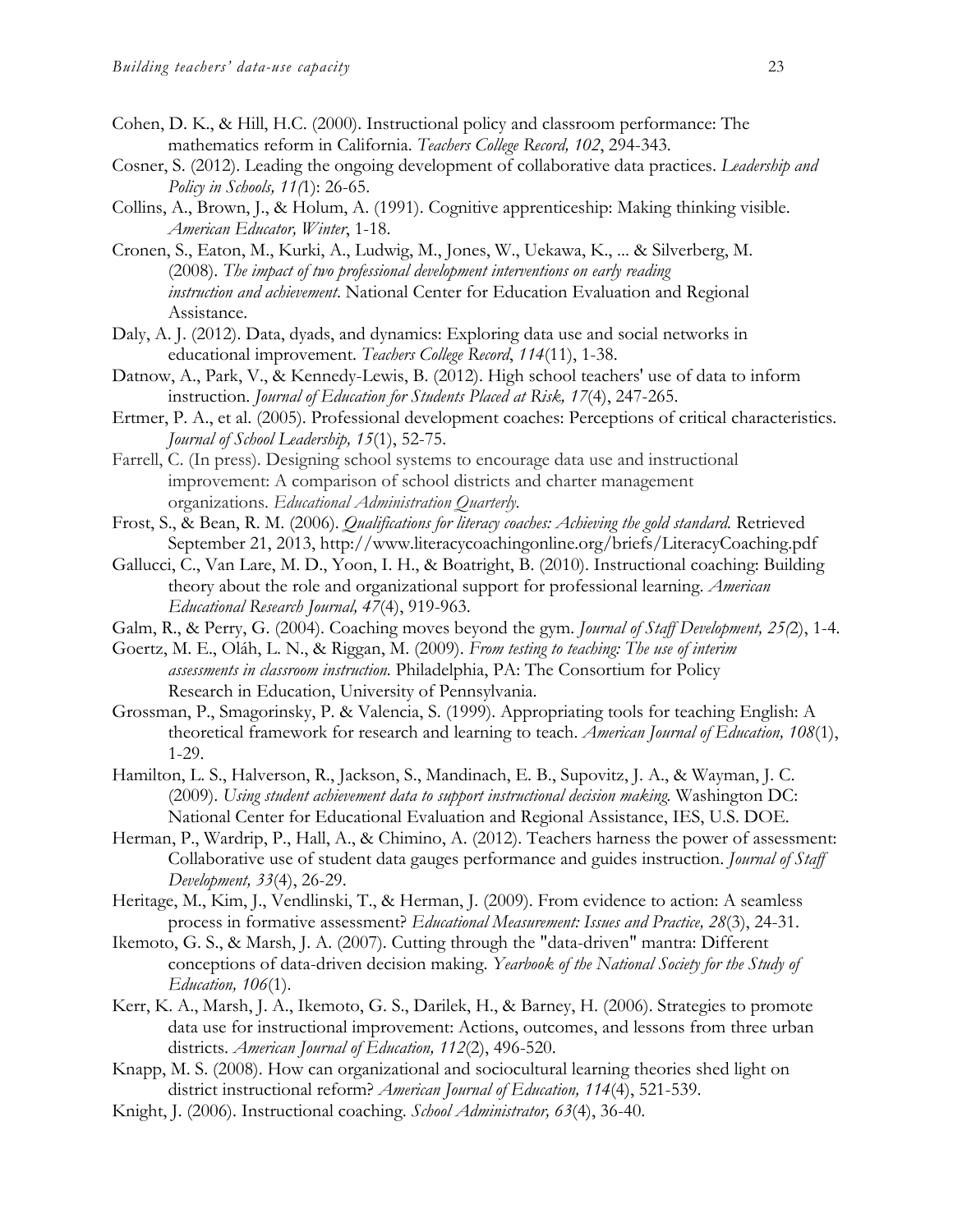- Kruse, S. D., & Zimmerman, B. (2012). Can literacy coaching provide a model for schoolwide professional learning? *Educational Research Journal*, *2*(9), 279-291.
- Lachat, M. A., & Smith, S. (2004). *Data use in urban high schools*. Providence, RI: Education Alliance, Brown University, Northeast and Islands Regional Educational Laboratory.
- Lachat, M. A., & Smith, S. (2005). Practices that support data use in urban high schools. *Journal of Education for Students Placed at Risk, 10*(3), 333-349.
- Little, J. W. (2012). Understanding data use practice among teachers: The contribution of microprocess studies. *American Journal of Education, 118*(2), 143-166.
- Mandinach, E. B. (2012). A perfect time for data use: Using data-driven decision making to inform practice. *Educational Psychologist, 47*(2), 71-85.
- Mandinach, E. B., & Gummer, E. S. (2013). A systemic view of implementing data literacy in educator preparation. *Educational Researcher, 42*(1), 30-37.
- Marsh, J. A. (2002). How districts relate to states, schools, and communities: A review of emerging literature. In A. M. Hightower, M. S. Knapp, J. A. Marsh & M. McLaughlin (Eds.), *School Districts and Instructional Renewal* (pp. 25-40). New York: Teachers College Press.
- Marsh, J. A., Bertrand, M., & Huguet, A. (In press). Using data to alter instructional practice: The mediating role of coaches and professional learning communities. *Teachers College Record*.
- Marsh, J. A. & Farrell, C. (In press). Understanding coaches and data teams as capacity building agents: A sociocultural approach. *Educational Management Administration and Leadership*.
- Marsh, J. A., Farrell, C. C., & Bertrand, M. (In press). Trickle-down accountability: How middle school teachers engage students in data use. *Educational Policy*.
- Marsh, J. A., McCombs, J. S., Lockwood, J. R., Martorell, F., Gershwin, D., Naftel, S., . . . Crego, A. (2008). *Supporting literacy across the sunshine state: A study of Florida middle school reading coaches.* Washington, DC: RAND Corporation.
- Marsh, J. A., McCombs, J. S., & Martorell, F. (2012). Reading coach quality: Findings from Florida middle schools. *Literacy Research and Instruction, 51*(1), 1-26.
- Marsh, J. A., Pane, J. F., & Hamilton, L. S. (2006). Making sense of data-driven decision making in education. Santa Monica, CA: RAND Corporation.
- Mangin, M. M. (2007). Facilitating elementary principals' support for instructional teacher leadership. *Educational Administration Quarterly*, *43*(3), 319-357.
- Mangin, M. M. (2008). The influence of organizational design on instructional teacher leadership. In M. M. Mangin & S. R. Stoelinga (Eds.), *Effective teacher leadership: Using research to inform and reform* (pp. 77-98). New York: Teachers College Press.
- Matsumura, L. C., Sartoris, M., Bickel, D. D., & Garnier, H. E. (2009). Leadership for literacy coaching: The principal's role in launching a new coaching program. *Educational Administration Quarterly*, *45*(5), 655-693.
- Matsumura, L. C., Garnier, H. E., & Resnick, L. B. (2010). Implementing literacy coaching: The role of school social resources. *Educational Evaluation and Policy Analysis, 32(*2), 249-272.
- McCann, C., & Kabaker, J. C. (2013). *Promoting data in the classroom: Innovative state models and missed opportunities.* New York: New America Foundation, Education Policy Program.
- Means, B., Chen, E., DeBarger, A., & Padilla, C. (2011). *Teachers' ability to use data to inform instruction: Challenges and supports.* Washington, DC: US Department of Education, Office of Planning, Evaluation and Policy Development.
- Means, B., Padilla, C., DeBarger, A., & Bakia, M. (2009). *Implementing data-informed decision making in schools: Teacher access, supports and use.* US Department of Education, Office of Planning, Evaluation and Policy Development.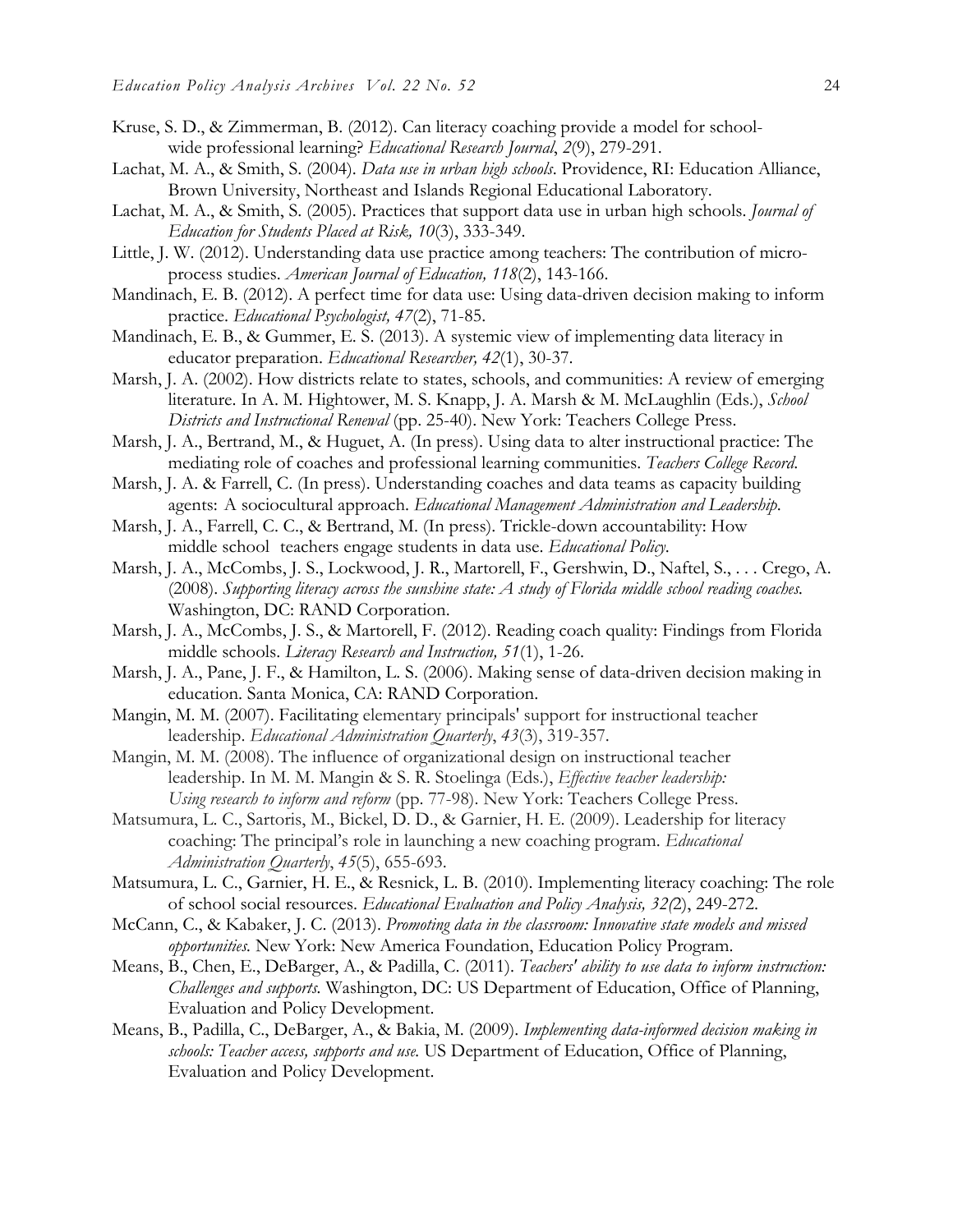- Moss, P. (2008). *Assessment, equity, and opportunity to learn.* Cambridge, UK: Cambridge University Press.
- Neufeld, B., & Roper, D. (2003). *Coaching: A strategy for developing instructional capacity: Promises & practicalities.* Washington, DC: Aspen Institute.
- Neuman, S. B., & Cunningham, L. (2009). The impact of professional development and coaching on early language and literacy instructional practices. *American Educational Research Journal, 46*(2), 532-566.
- Neumerski, C. (2013). Rethinking instructional leadership, a review: What do we know about principal, teacher, and coach instructional leadership and where should we go from here? *Educational Administration Quarterly, 49*(2), 310- 347.
- Oláh, L. N., Lawrence, N. R., & Riggan, M. (2010). Learning to learn from benchmark assessment data: How teachers analyze results. *Peabody Journal of Education, 85*(1), 226-245.
- Ragin, C., & Becker, H. S. (1992). *What is a case? Exploring the foundations of social inquiry.* Cambridge, UK: Cambridge University Press.
- Rodgers, A., & Rodgers, E. M. (2007). *The effective literacy coach: Using inquiry to support teaching and learning.* New York: Teachers College, Columbia University.
- Rogoff, B. (1990). *Apprenticeship in thinking: Cognitive development in social context*. New York: Oxford University Press.
- Rogoff, B. (1993). Observing sociocultural activity on three planes. In J. Wertsch, P. Rio, & A. Alvarez (Eds.), *Sociocultural Studies of Mind*. New York: Cambridge University Press.
- Roller, C. (2006). *Reading and literacy coaches report on hiring requirements and duties survey.* Newark, Delaware: International Reading Association.
- Russo, A. (2004). School-based coaching. *Harvard Education Letter, 20*(4), 1-4.
- Miles, M. B., & Huberman, A. M. (1994). *Qualitative data analysis: An expanded sourcebook*. Beverly Hills, CA: Sage.
- Schunk, D. H. (1991). *Learning theories: An educational perspective*. New York: Macmillan Publishing Co, Inc.
- Snipes, J., Doolittle, F., & Herlihy, C. (2002). *Foundations for success: Case studies of how urban school districts improve student achievement.* Washington, DC: Council of Great City Schools.
- Stoelinga, S. R. (2008). Leading from above and below: Formal and informal teacher leadership. *Effective teacher leadership: Using research to inform and reform*, 99-119. New York: Teachers College Press.
- Supovitz, J. & Klein, V. (2003). *Mapping a course for improved student learning: How innovative schools systematically use student performance data to guide improvement.* Philadelphia, PA: Consortium for Policy Research in Education.
- Tharp, R. & Gallimore, R. (1988). *Rousing minds to life: Teaching, learning, and schooling in social context.*  Cambridge, UK: Cambridge University Press.
- Vygotsky, L. S. (1978). *Mind in society: The development of higher psychological processes*. Cambridge: Harvard University Press.
- Wayman, J. C., Cho, V., & Johnston, M. T. (2007). *The data-informed district: A district- wide evaluation of data use in the Natrona County School District.* Austin, TX: The University of Texas.
- Wenger, E. (1998). *Communities of practice: Learning, meaning, and identity*. Cambridge, UK: Cambridge University Press.
- West, L., & Staub, F. (2003). *Content focused coaching: Transforming mathematics lessons*. Portsmouth, NH: Heinemann.
- Young, V. M. (2006). Teachers' use of data: Loose coupling, agenda setting, and team norms. *American Journal of Education, 112*(4): 521-548.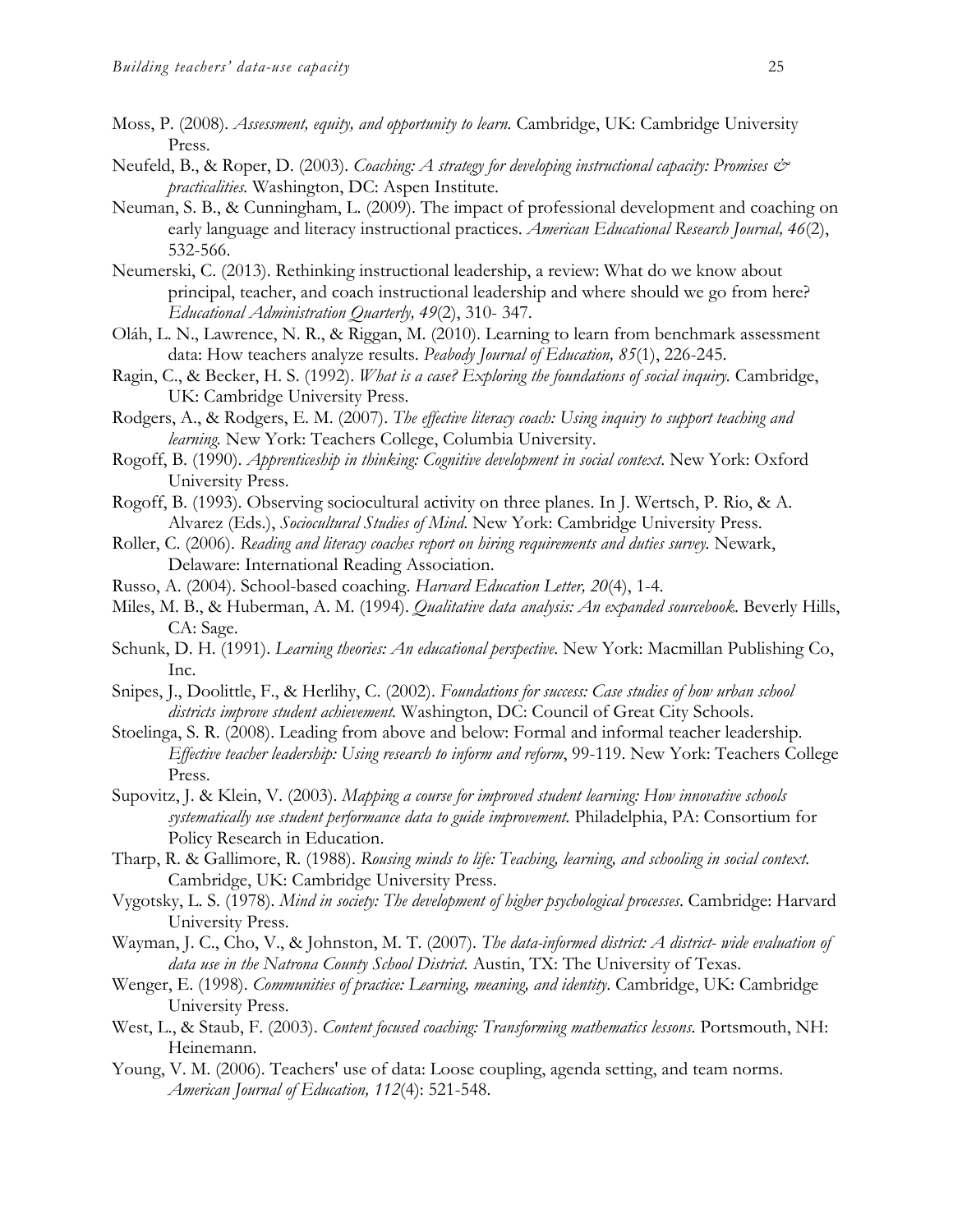- Young, V. M., & Kim, D. H. (2010). Using assessments for instructional improvement: A literature review. *Education Policy Analysis Archives, 18*(19), 1-36.
- Zavadsky, H. (2009). Building data-driven district systems: Examples from three award- winning urban systems. In T. J. Kowalski & T. J. Lasley (Eds.), *Handbook of data-based decision making in education.* New York: Routledge.
- Spillane, J. P. (2012). Data in practice: Conceptualizing the data-based decision-making phenomena. *American Journal of Education*, *118*(2), 113-141.
- Yin, R. K. (Ed.). (2003). *Case study research: Design and methods* (Vol. 5). Beverly Hills, CA: Sage.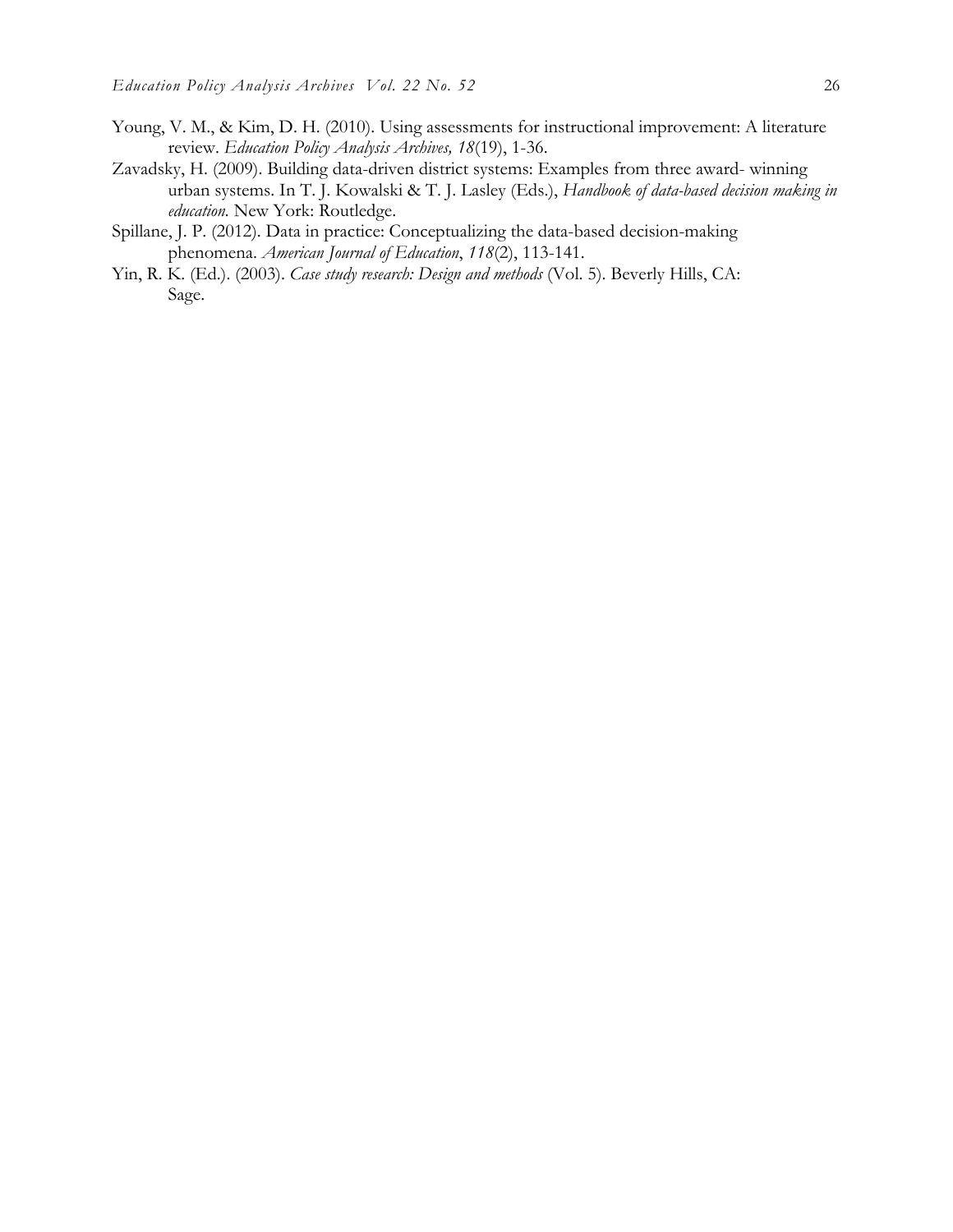## **About the Authors**

Alice Huguet University of Southern California huguet@usc.edu

Alice Huguet is a Dean's PhD fellow at the University of Southern California's Rossier School of Education. Her research interests include parent engagement policies, data use for urban school improvement, and interorganizational collaboration.

Julie A. Marsh

University of Southern California

julieama@rossier.usc.edu

Julie A. Marsh, PhD, is an Associate Professor of Education Policy at the University of Southern California's Rossier School of Education, who specializes in research on K-12 policy. Her research blends perspectives in education, sociology, and political science. Her research focuses on the implementation and effects of accountability and instructional reform policies, including the roles of central office administrators, intermediary organizations, and community members in educational reform and the use of data to guide decision making.

Caitlin C. Farrell University of California, Berkeley

ccfarrell@berkeley.edu

Caitlin C. Farrell is a postdoctoral fellow at the University of California, Berkeley, where she researches effective partnerships between school districts and research organizations. She holds a PhD in urban education policy from the University of Southern California. Dr. Farrell specializes in research on policy implementation, K–12 urban educational reform, and accountability, and her research blends perspectives in education, public policy, and organizational theory.

*The authors gratefully acknowledge support for this research from the Spencer Foundation (grant number 201100106). We also greatly appreciate the cooperation of educators in our case schools and districts, as well as contributions from other members of our research team, including Melanie Bertrand, Jennifer McCombs, Beth Katz, and Brian McInnis.* 

# **About the Guest Editor**

Sarah Woulfin University of Connecticut Sarah.Woulfin@UConn.edu

Sarah Woulfin is an assistant professor of Educational Leadership at the University of Connecticut, Storrs. She studies the relationship between education policy, leadership, and instructional reform. Using lenses from organizational sociology, she investigates how leaders influence teachers' responses to reform efforts. In her doctoral work at the University of California, Berkeley, she focused on institutional theory, policy implementation, and coaching. She has published in the American Educational Research Journal (AERJ) and Reading Research Quarterly. Currently, she is an associate editor for Educational Administration Quarterly (EAQ). She is also on the executive steering committee of the Districts in Research and Reform SIG at AERA. From 2009-2012, Dr.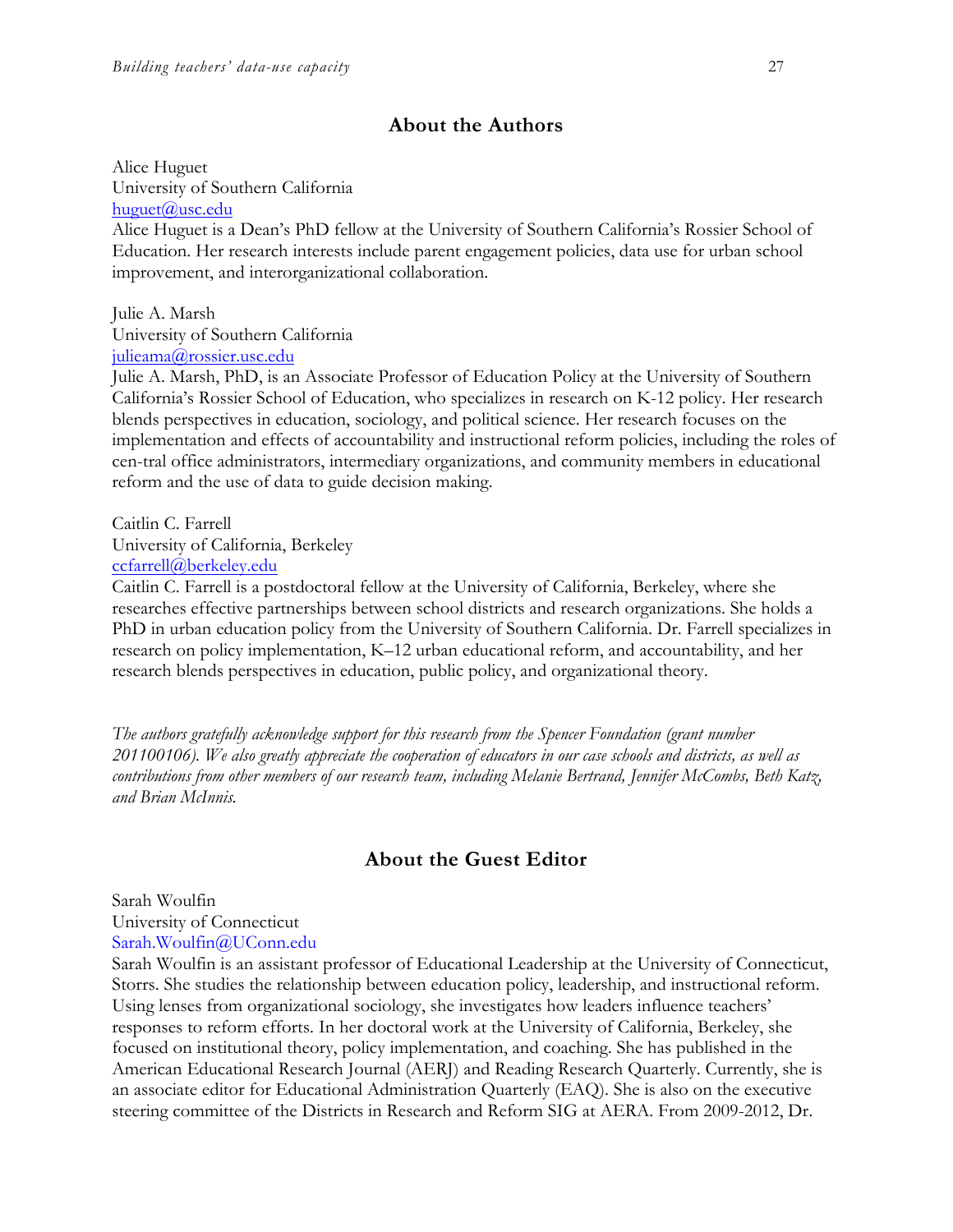Woulfin served as the program chair for AERA's Organizational Theory Special Interest Group. As a former urban public school teacher and reading coach, she was dedicated to strengthening students' reading and writing skills to promote educational equity. As a scholar, her commitment to raising the quality of instruction motivates her research on how policy influences—and is influenced by—administrators and teachers.

# **SPECIAL ISSUE**

**Politics, Policies, and Practices of Coaching and Mentoring Programs**

# education policy analysis archives

Volume 22 Number 52 June 23rd 2014 ISSN 1068-2341

@

SOME RIGHTS RESERVED Readers are free to copy, display, and distribute this article, as long as the work is attributed to the author(s) and **Education Policy Analysis Archives,** it is distributed for noncommercial purposes only, and no alteration or transformation is made in the work. More details of this Creative Commons license are available at

http://creativecommons.org/licenses/by-nc-sa/3.0/. All other uses must be approved by the author(s) or **EPAA**. **EPAA** is published by the Mary Lou Fulton Institute and Graduate School of Education at Arizona State University Articles are indexed in CIRC (Clasificación Integrada de Revistas Científicas, Spain), DIALNET (Spain), Directory of Open Access Journals, EBSCO Education Research Complete, ERIC, Education Full Text (H.W. Wilson), QUALIS A2 (Brazil), SCImago Journal Rank; SCOPUS, SOCOLAR (China).

Please contribute commentaries at http://epaa.info/wordpress/ and send errata notes to Gustavo E. Fischman fischman@asu.edu

**Join EPAA's Facebook community** at https://www.facebook.com/EPAAAAPE and **Twitter feed** @epaa\_aape.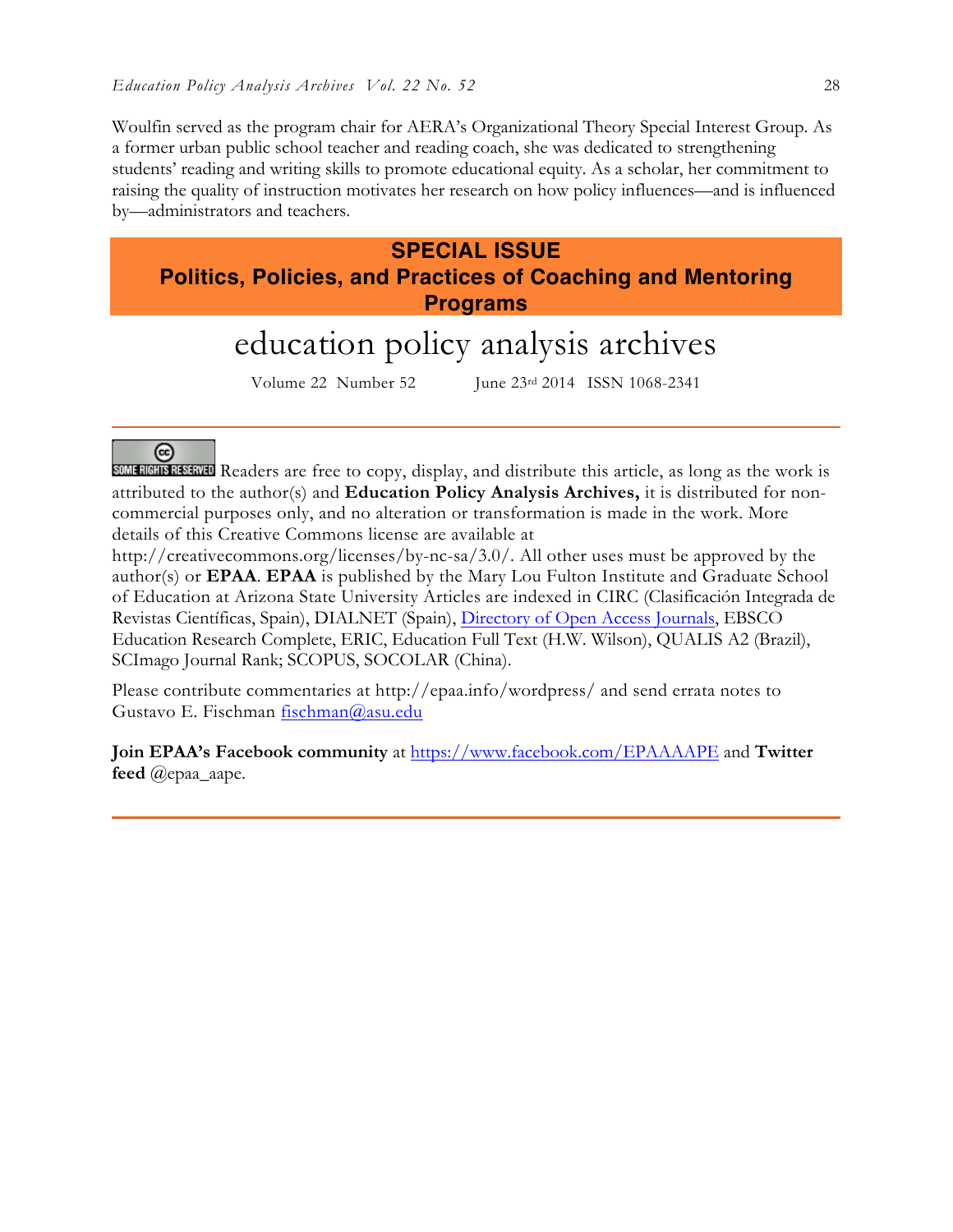# education policy analysis archives editorial board

#### Editor **Gustavo E. Fischman** (Arizona State University)

Associate Editors: **Audrey Amrein-Beardsley** (Arizona State University), **Rick Mintrop**, (University of California, Berkeley) **Jeanne M. Powers** (Arizona State University)

**Gary Anderson** New York University **Sarah Lubienski** University of Illinois, Urbana-**David C. Berliner** Arizona State University **William Mathis** University of Colorado, Boulder **Wendy C. Chi\*** University of Colorado, Boulder **Julianne Moss** University of Melbourne **Casey Cobb** University of Connecticut **Sharon Nichols** University of Texas, San Antonio **Arnold Danzig** Arizona State University **Noga O'Connor** University of Iowa **Antonia Darder** University of Illinois, Urbana-Champaign **Linda Darling-Hammond** Stanford University **Laurence Parker** University of Illinois, Urbana-**Chad d'Entremont** Strategies for Children **Susan L. Robertson** Bristol University **John Diamond** Harvard University **John Rogers** University of California, Los Angeles **Tara Donahue** Learning Point Associates **A. G. Rud** Purdue University **Christopher Joseph Frey** Bowling Green State University **Melissa Lynn Freeman\*** Adams State College **Kimberly Scott** Arizona State University **Amy Garrett Dikkers** University of Minnesota **Dorothy Shipps** Baruch College/CUNY **Gene V Glass** Arizona State University **Maria Teresa Tatto** Michigan State University **Ronald Glass** University of California, Santa Cruz **Larisa Warhol** University of Connecticut **Harvey Goldstein** Bristol University **Cally Waite** Social Science Research Council **Jacob P. K. Gross** Indiana University **John Weathers** University of Colorado, Colorado **Eric M. Haas** WestEd **Kevin Welner** University of Colorado, Boulder **Kimberly Joy Howard\*** University of Southern California **Aimee Howley** Ohio University **Terrence G. Wiley** Arizona State University **Craig Howley** Ohio University **John Willinsky** Stanford University **Steve Klees** University of Maryland **Kyo Yamashiro** University of California, Los Angeles

**Jessica Allen** University of Colorado, Boulder **Christopher Lubienski** University of Illinois, Urbana-Champaign Champaign **Michael W. Apple** University of Wisconsin, Madison **Samuel R. Lucas** University of California, Berkeley **Angela Arzubiaga** Arizona State University **Maria Martinez-Coslo** University of Texas, Arlington **Robert Bickel** Marshall University **Tristan McCowan** Institute of Education, London **Henry Braun** Boston College **Heinrich Mintrop** University of California, Berkeley **Eric Camburn** University of Wisconsin, Madison **Michele S. Moses** University of Colorado, Boulder **João Paraskveva** University of Massachusetts, Dartmouth Champaign **Sherman Dorn** University of South Florida **Felicia C. Sanders** The Pennsylvania State University **Janelle Scott** University of California, Berkeley Springs **Ed Wiley** University of Colorado, Boulder

**Jaekyung Lee** SUNY Buffalo \* \* Members of the New Scholars Board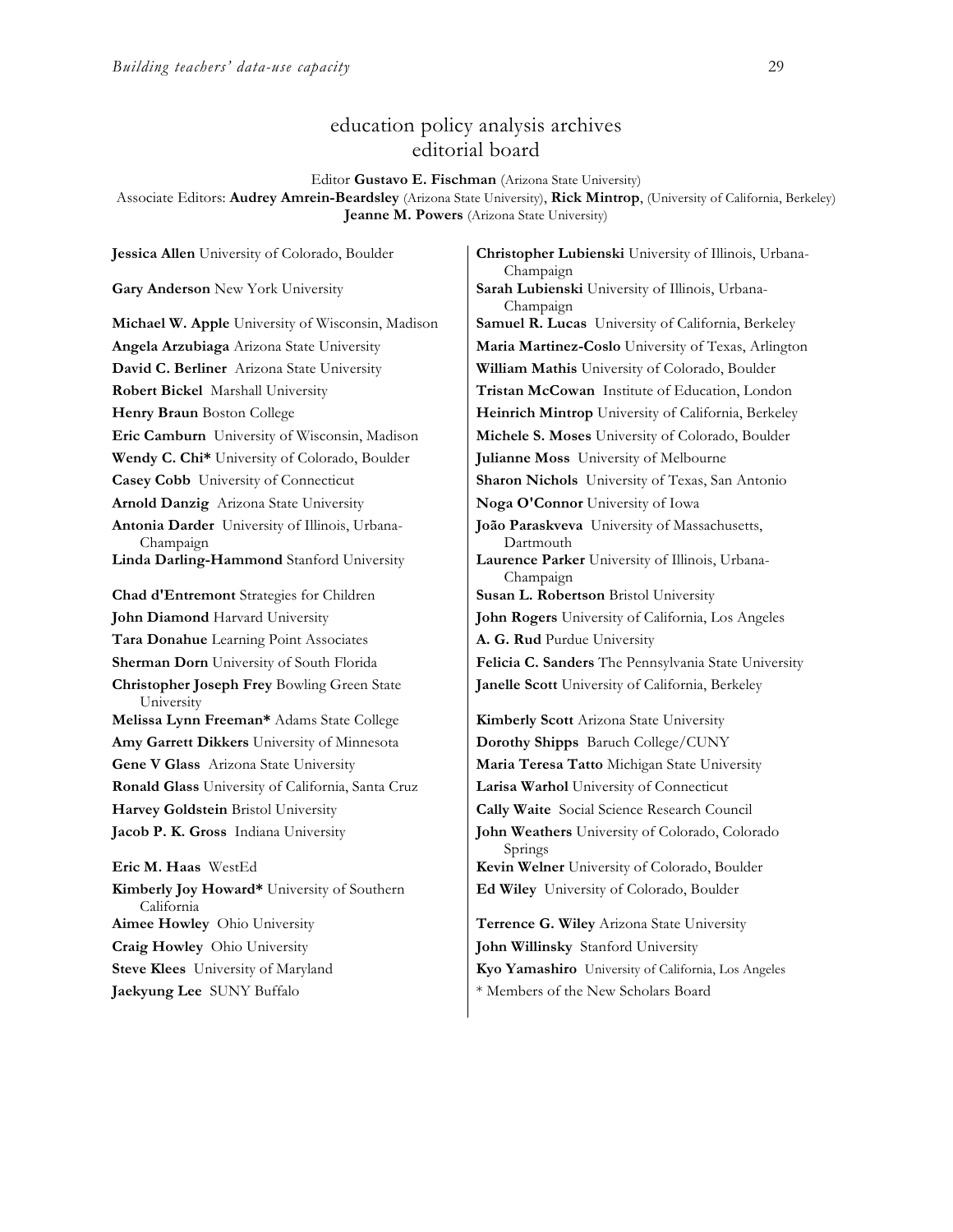# archivos analíticos de políticas educativas consejo editorial

Editor: **Gustavo E. Fischman** (Arizona State University) Editores. Asociados **Alejandro Canales** (UNAM) y **Jesús Romero Morante** (Universidad de Cantabria)

| Armando Alcántara Santuario Instituto de                                    | Fanni Muñoz Pontificia Universidad Católica de Perú                                                  |
|-----------------------------------------------------------------------------|------------------------------------------------------------------------------------------------------|
| Investigaciones sobre la Universidad y la Educación,                        |                                                                                                      |
| UNAM México                                                                 |                                                                                                      |
| Claudio Almonacid Universidad Metropolitana de                              | Imanol Ordorika Instituto de Investigaciones                                                         |
| Ciencias de la Educación, Chile                                             | Economicas - UNAM, México                                                                            |
| Pilar Arnaiz Sánchez Universidad de Murcia, España                          | Maria Cristina Parra Sandoval Universidad de Zulia,<br>Venezuela                                     |
| Xavier Besalú Costa Universitat de Girona, España                           | Miguel A. Pereyra Universidad de Granada, España                                                     |
| Jose Joaquin Brunner Universidad Diego Portales,<br>Chile                   | Monica Pini Universidad Nacional de San Martín,<br>Argentina                                         |
| Damián Canales Sánchez Instituto Nacional para la                           | Paula Razquin UNESCO, Francia                                                                        |
| Evaluación de la Educación, México                                          |                                                                                                      |
| María Caridad García Universidad Católica del Norte,                        | Ignacio Rivas Flores Universidad de Málaga, España                                                   |
| Chile                                                                       |                                                                                                      |
| Raimundo Cuesta Fernández IES Fray Luis de León,                            | Daniel Schugurensky Universidad de Toronto-Ontario                                                   |
| España                                                                      | Institute of Studies in Education, Canadá                                                            |
| Marco Antonio Delgado Fuentes Universidad                                   | Orlando Pulido Chaves Universidad Pedagógica                                                         |
| Iberoamericana, México                                                      | Nacional, Colombia                                                                                   |
| Inés Dussel FLACSO, Argentina                                               | José Gregorio Rodríguez Universidad Nacional de<br>Colombia                                          |
| Rafael Feito Alonso Universidad Complutense de<br>Madrid, España            | Miriam Rodríguez Vargas Universidad Autónoma de<br>Tamaulipas, México                                |
| Pedro Flores Crespo Universidad Iberoamericana,<br>México                   | Mario Rueda Beltrán Instituto de Investigaciones sobre<br>la Universidad y la Educación, UNAM México |
| Verónica García Martínez Universidad Juárez                                 | José Luis San Fabián Maroto Universidad de Oviedo,                                                   |
| Autónoma de Tabasco, México                                                 | España                                                                                               |
| Francisco F. García Pérez Universidad de Sevilla,                           | Yengny Marisol Silva Laya Universidad                                                                |
| España                                                                      | Iberoamericana, México                                                                               |
| Edna Luna Serrano Universidad Autónoma de Baja                              | Aida Terrón Bañuelos Universidad de Oviedo, España                                                   |
| California, México                                                          |                                                                                                      |
| Alma Maldonado Departamento de Investigaciones                              | Jurio Torres Santomé Universidad de la Coruña,                                                       |
| Educativas, Centro de Investigación y de Estudios                           | España                                                                                               |
| Avanzados, México                                                           |                                                                                                      |
| Alejandro Márquez Jiménez Instituto de                                      | Antoni Verger Planells University of Amsterdam,                                                      |
| Investigaciones sobre la Universidad y la Educación,                        | Holanda                                                                                              |
| UNAM México                                                                 |                                                                                                      |
| José Felipe Martínez Fernández University of<br>California Los Angeles, USA | Mario Yapu Universidad Para la Investigación<br>Estratégica, Bolivia                                 |